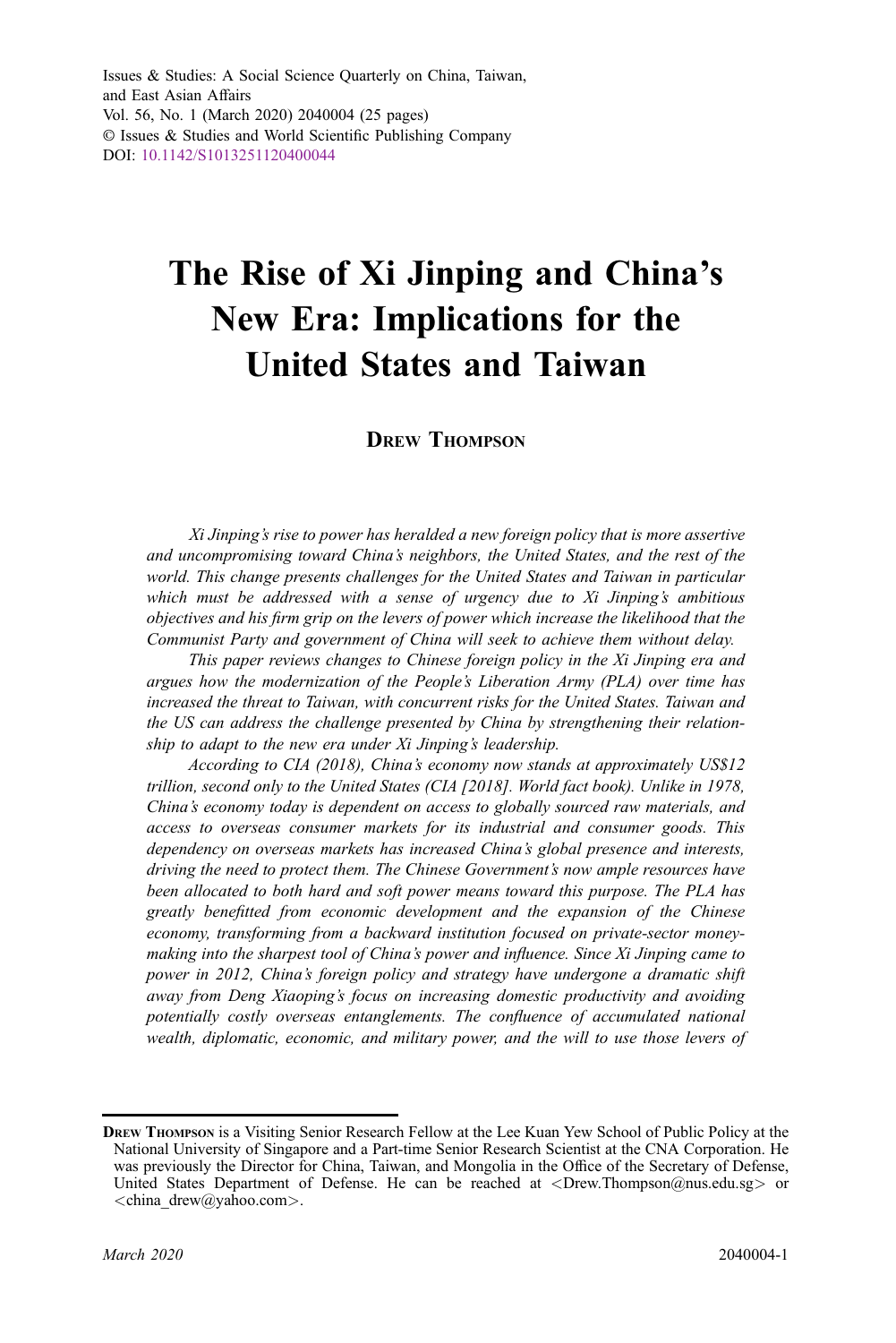power, has dramatic implications for the United States and China's neighbors. A more assertive China, confident in its wealth, power, and international status, is increasingly unafraid of overt competition with its neighbors and the United States, unwilling to back down or compromise in the face of disputes. This dynamic has resulted in a new paradigm in the Indo-Pacific region that is unlike previous challenges of the past 40 years.

The shift in China's foreign policy and the PLA's modernization threaten to challenge the credibility of US security assurances and alliances in the region, making the cultivation and strengthening of the US–Taiwan relationship, and the network of US bilateral alliances in the region an urgent imperative.

KEYWORDS: Xi Jinping; China; Taiwan; People's Liberation Army; foreign policy.

\*\*\*

The period of reform and opening up that began in 1978 brought great  $\frac{1}{2}$  changes to China that included the rapid modernization of its military, the **EVELOCITY** dramatic development of its economy, and the expansion of its global influence. Xi Jinping's rise to power since 2012 has heralded equally impactful developments, including a new foreign policy that is more assertive and uncompromising toward China's neighbors, the United States, and the rest of the world. For the United States and Taiwan in particular, these changes present challenges which must be addressed with a sense of urgency due to Xi Jinping's firm grip on the levers of power and ambitious objectives to achieve his China dream to unify the Mainland with Taiwan, pledging that the dispute "should not be passed down generation after generation" ([Bush](#page-22-0), [2019\)](#page-22-0). This paper will review certain changes in Chinese foreign policy during the Xi Jinping era and argue how the gradual modernization of the People's Liberation Army (PLA) has increased the threat to Taiwan with concurrent risks for the United States. It explores how Taiwan and the US can address these challenges, strengthen their relationship, and adapt to this new era of Xi Jinping's leadership.

Forty years of reform and opening up in China have resulted in an incredible transformation encompassing societal, economic, and military developments that have redefined the regional balance of power. Chinese society from 1949 up until Mao's death in 1976 was characterized by class struggle, systemic violence, and chaos. The economic norm was rural impoverishment even in areas with rich agricultural resources. There was widespread urban poverty, a lack of consumer goods, and gross inefficiency and incompetence throughout the economy. Human security was lacking for the majority of the population for a generation with the constant fear of dispossession, imprisonment, death, or exile to an impoverished countryside. Under the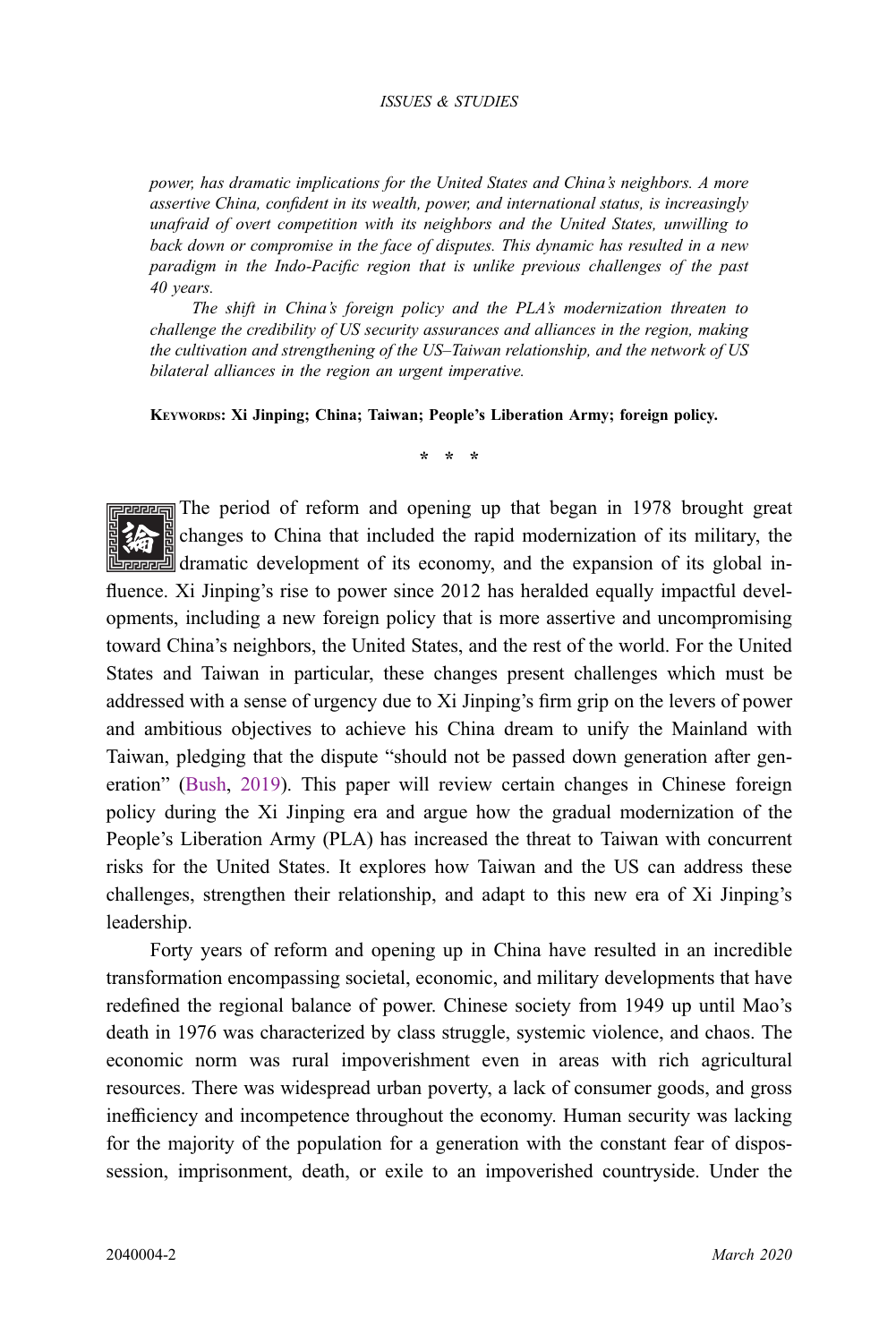absolute control and politicization of all aspects of life by work units or communes in a rigidly planned economy, the Chinese people lacked the most basic freedoms.

Forty years of reform and opening up that have been characterized by a relatively stable society as well as steady increases in productivity, incomes, and the Gross Domestic Product (GDP) have fundamentally changed the lives of the vast majority of the Chinese people. GDP growth has averaged almost 10% per year, which is the fastest sustained economic expansion by a major economy in history. More than 800 million people have been lifted out of poverty (Gao & Yan, 2018; [Hofman,](#page-22-0) [2018](#page-22-0)). China's urban population expanded from 19% of the total in 1980 to 56% in 2015. About 50% of the population now has access to the Internet, and 93.2% of people have mobile phone subscriptions. Per capita income stands at US\$13,345, and China's middle class is growing steadily ([United Nations Development Programme \[UNDP\],](#page-23-0) [2018\)](#page-23-0). The degrees of wealth, physical and social mobility, and personal freedoms in Chinese society today are astounding when compared to conditions in December 1978 at the beginning of reform and opening up. Those positive social changes have created a degree of domestic stability that, along with a greatly expanded economy, has enabled China's leadership to increasingly turn its attention outward to focus on achieving the complementary objectives of national rejuvenation and the protection of its growing global interests.

China's economy now stands at approximately US\$12 trillion, second only to the United States (The Central Intelligence Agency [CIA], 2018). Unlike in 1978, China's economy today is dependent on access to globally sourced raw materials and to overseas consumer markets for its industrial and consumer goods. The dependency on overseas markets has increased China's global presence and interests, increasing the need to protect them. The Chinese Government's now ample resources have been allocated toward this purpose through the exercise of both hard and soft powers. The PLA has greatly benefitted from economic development and the expansion of the Chinese economy, transforming from a backward institution focused on private-sector moneymaking into the sharpest tool of China's power and influence. Since Xi Jinping came to power in 2012, China's foreign policy and strategy have undergone a dramatic shift away from Deng Xiaoping's focus on increasing domestic productivity and avoiding potentially costly overseas entanglements. The confluence of accumulated national wealth, diplomatic, economic, and military power, and the will to use those levers of power, has dramatic implications for both China's neighbors and the United States. A more assertive China that is confident in its wealth, power, and international status has been increasingly unafraid of overt competition with its neighbors and the United States, and unwilling to back down or compromise in the face of disputes.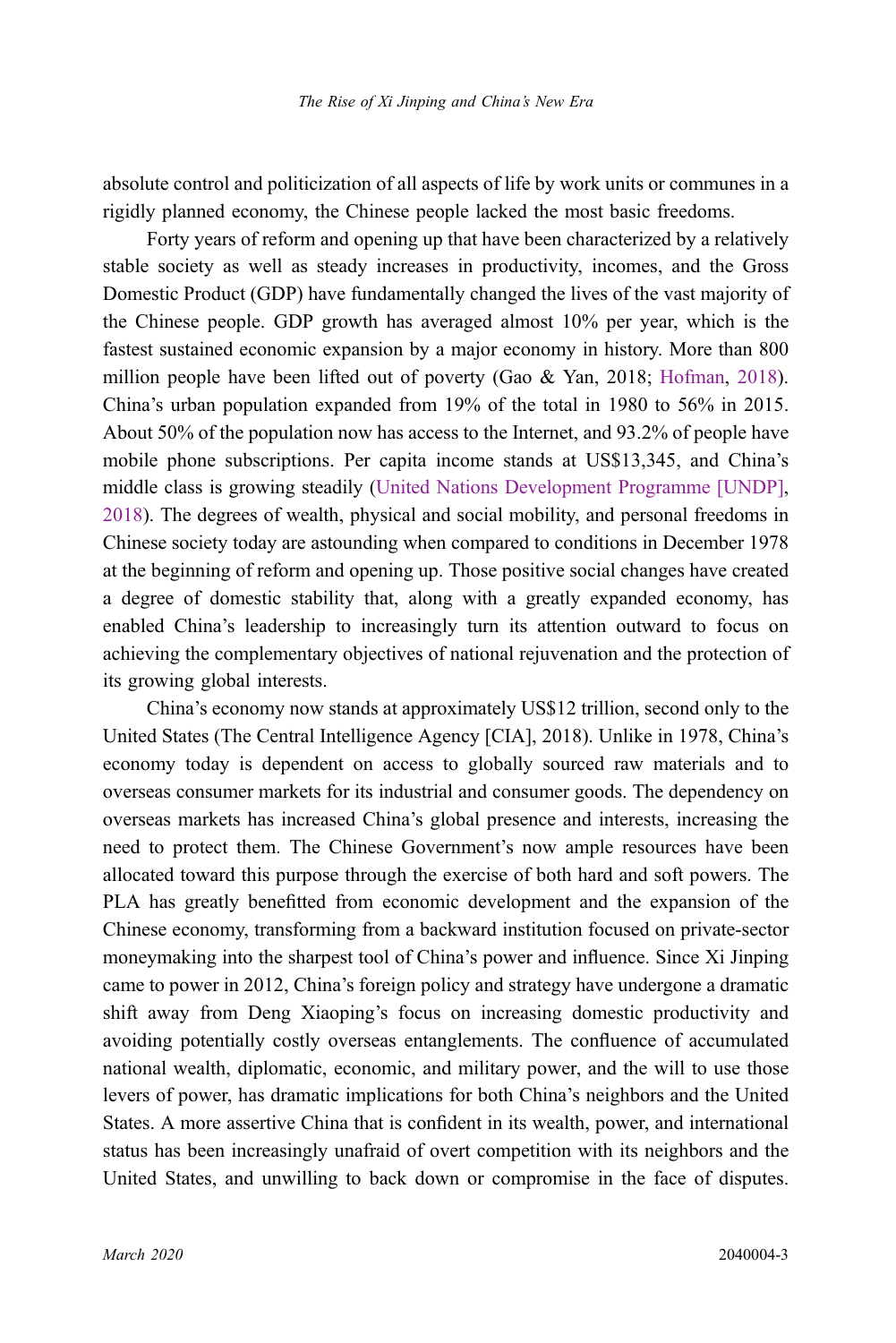This dynamic has resulted in a paradigm in the Indo-Pacific region that is completely unlike the previous challenges of the past 40 years.

The shift in China's foreign policy and the modernization of the PLA threaten to challenge the credibility of US security assurances and alliances in the region, making it crucial to cultivate and strengthen both the US–Taiwan relationship and the network of US bilateral alliances in the region.

#### Chinese Foreign Policy in the New Era under Xi Jinping

Deng set the direction of the country through a series of speeches and statements captured and promulgated by the Party's propaganda apparatus in the late 1980s to early 1990s, culminating in the now famous "24-character strategy" which has been translated in varying, sometimes self-serving ways. The essence of Deng's speeches with regard to foreign policy was the directive to "hide our capabilities and bide our time, be good at maintaining a low profile while trying to accomplish something, and never claim leadership." The rationale was to focus on domestic economic development and ensure that social disruptions from the reform process did not cause chaos or the displacement of the Chinese Communist Party from its place of power. Deng's strategy required a peaceful international security environment that included a benign international perception of China, which was conducive to expanded flows of trade, capital, and technology to and from the country. The "keep a low profile" *(taoguang*) yanghui; 韜光養晦) strategy was formulated and promulgated at a historic inflection point when the domestic and international environments were unstable and the Party's grip on power in Beijing was potentially at risk. The unrest of June 1989 and collapse of the Soviet Union in 1991 were two events that had existential implications for the Chinese Communist Party, reaffirming a decade-old focus on internal affairs and the eschewing of international entanglements that could derail China's economic growth or draw it into costly arms races or military competition. Deng's strategy of keeping a low profile was sustained throughout both Jiang Zemin and Hu Jintao's tenures as Party General Secretary.

In Hu Jintao's second term, however, it became increasingly apparent that China's overseas interests had grown tremendously since Deng's time, while its military strength and diplomatic prowess had also grown considerably, albeit at a slower pace. The second half of Deng's taoguang yanghui clause was yousuo zuowei ( $\pi$   $\hat{m}$   $\hat{m}$   $\hat{m}$ ), which has been translated as "try to accomplish something" or "make some achievements." Foreign policy debates in the Hu Jintao Era were centered around this yin-and-yang struggle over whether China's foreign policy should be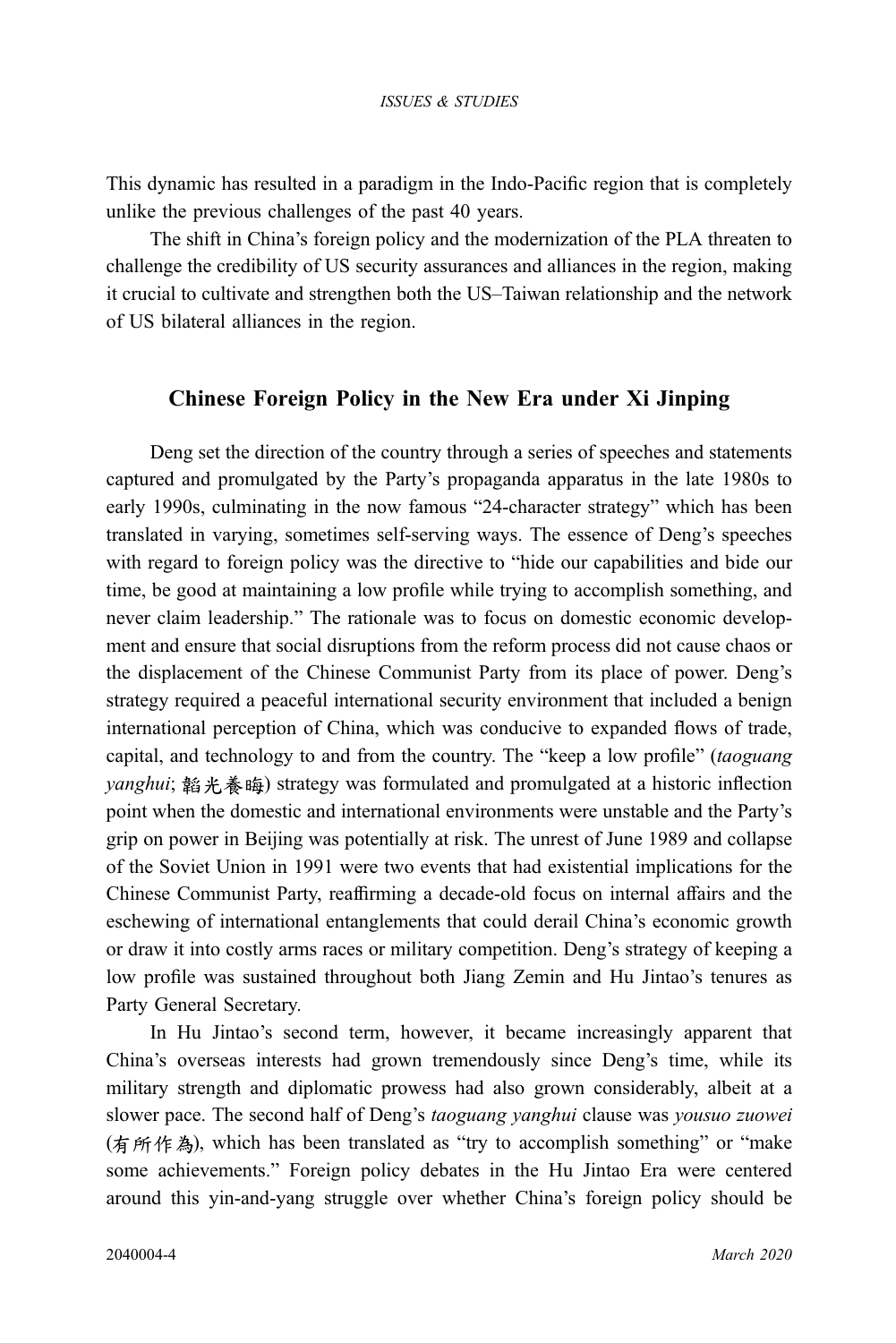active or passive. Domestic calls to adopt a more activist and assertive foreign policy to protect overseas interests that included Chinese companies and citizens in geopolitical hotspots were considered and dismissed in favor of sustaining Deng's lowprofile strategy. A dominant school of thought was that a more overtly assertive China would be perceived as a threat and invite the alignment of countries against it, especially the US and its Asian allies. A key public champion of maintaining a low-profile approach was Zheng Bijian, a close adviser to Hu Jintao who coined and promoted the concept of China's peaceful rise, writing numerous English-language articles in prominent US foreign policy journals as well as a book at a leading US think tank [\(Zheng,](#page-24-0) [2005\)](#page-24-0). The peaceful rise theory did not last long, however, and quickly fell out of vogue after Hu Jintao and other senior leaders stopped using the phrase in major speeches. Its emergence and widespread dissemination as a concept, however, underscored the desire of the senior leadership to characterize China's economic and military development as inherently peaceful and non-threatening to the United States and China's neighbors.

Xi Jinping's rise marks a clear turning point in the reform and opening-up period, if not an outright departure from it. The rapid consolidation of power in his first five years in office, the dispatching of both rivals and potential successors, his dominance over the rest of the leadership, and his veneration by the propaganda apparatus and political society stand in stark contrast to Deng's behind-the-scenes style and the collective leadership approach of Jiang Zemin and Hu Jintao. Purged twice by Mao, Deng sought to shape a government power structure where no one person held absolute power as Mao did. Though he remained active by "advising" and selecting the next two generations of leaders, Deng was able to establish a collective and consensual leadership model with term limits enacted in 1982.Where Jiang and Hu were clearly first-among-equals, there is no question that Xi has created a new paradigm as the dominant leader of the Party.

This contrast between Xi and his predecessors is reflected in a tone that is more confident in domestic matters and more assertive in foreign affairs. Xi has embraced this difference by emphasizing the unique and new character of his reign. The term "new era" has been used incessantly as an adjective to adorn important government pronouncements, reaching a national crescendo with Xi Jinping Thought on Socialism with Chinese Characteristics for a New Era (習近平新時代中國特色社會主義思想; xijinping xinshidai zhongguo tese shehui zhuyi sixiang), enshrined in the Chinese Constitution at the 19th Party Congress in October 2017.

Xi Jinping's vision on foreign policy was first conveyed publicly in October 2013 ([Xi](#page-23-0), [2013\)](#page-23-0). The newly installed General Secretary gave a speech at a conference on diplomatic work with neighboring countries, where he announced a new approach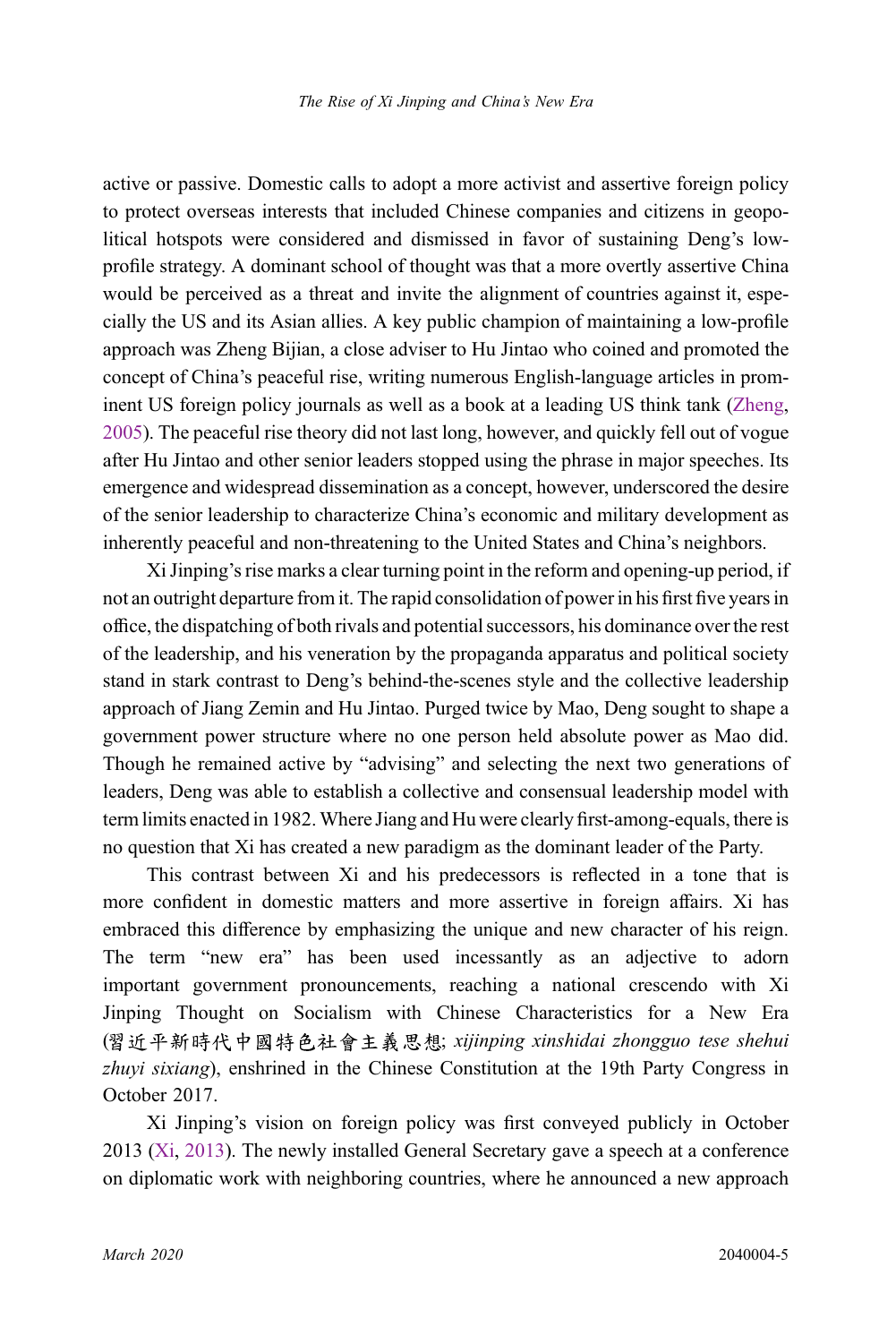to foreign policy. Fenfa youwei ( $\frac{1}{2}$ ) has been translated as "strive for achievement," signaling the coming of a more active, assertive diplomacy. While being similar in concept to *yousuo zuowei*, *fenfa youwei* evokes a more active and results-oriented concept. Xi directed that the core objective for diplomatic work in neighboring states be to "serve the cause of national rejuvenation" by seeking to "make our neighbors more friendly in politics, economically more closely tied to us, and we must have deeper security cooperation and closer people-to-people ties" ("Xi Jinping Zaizhoubian," 2013). Noted Chinese international relations scholar Yan Xuetong has compared Deng's taoguang yanghui approach with Xi's new fenfa youwei strategy, arguing that taoguang yanghui limited China to passively adapting itself to changes in the international environment while overly focusing on its domestic economic development. Fenfa youwei, on the other hand, "indicates that China will take initiatives to shape its external environment in a favorable direction." Yan notes that the fenfa youwei approach is harder than yousuo zuowei, and admits that it can lead to friction:

"It is obviously more difficult for China to shape a favorable external environment for national rejuvenation than to maintain a peaceful environment for economic construction. Compromise is an effective approach to avoid conflicts but it may not be a good method to obtain a favorable environment." ([Yan](#page-24-0), [2014\)](#page-24-0)

Yan Xuetong's assessment that Xi Jinping's new foreign policy assertiveness precludes compromise is insightful and foreshadows a new era of increased tensions and greater tolerance for friction with other countries in Beijing's policy-making calculations. Xi Jinping's new foreign policy prefers cooperation and accommodation by China's partners while accepting the inevitability of conflict in the pursuit of its goals.

The effective end of the reform and opening-up period and the beginning of a new era was heralded with Xi Jinping's rapid consolidation of power following his ascension at the 18th Party Congress in 2012, the end of term limits, and the enshrining of Xi Jinping Thought in the state constitution at the 19th Party Congress in October 2017. While Party orthodoxy may argue otherwise and refuse to mark the end of one era and beginning of a new, distinct one, Xi Jinping's approach to both domestic governance and international polities is sufficiently different from his predecessors to merit its own label.

# Military Capabilities for the New Era

With more resources at his disposal than his predecessors, Xi has worked toward his political and strategic national objectives by creating a political framework that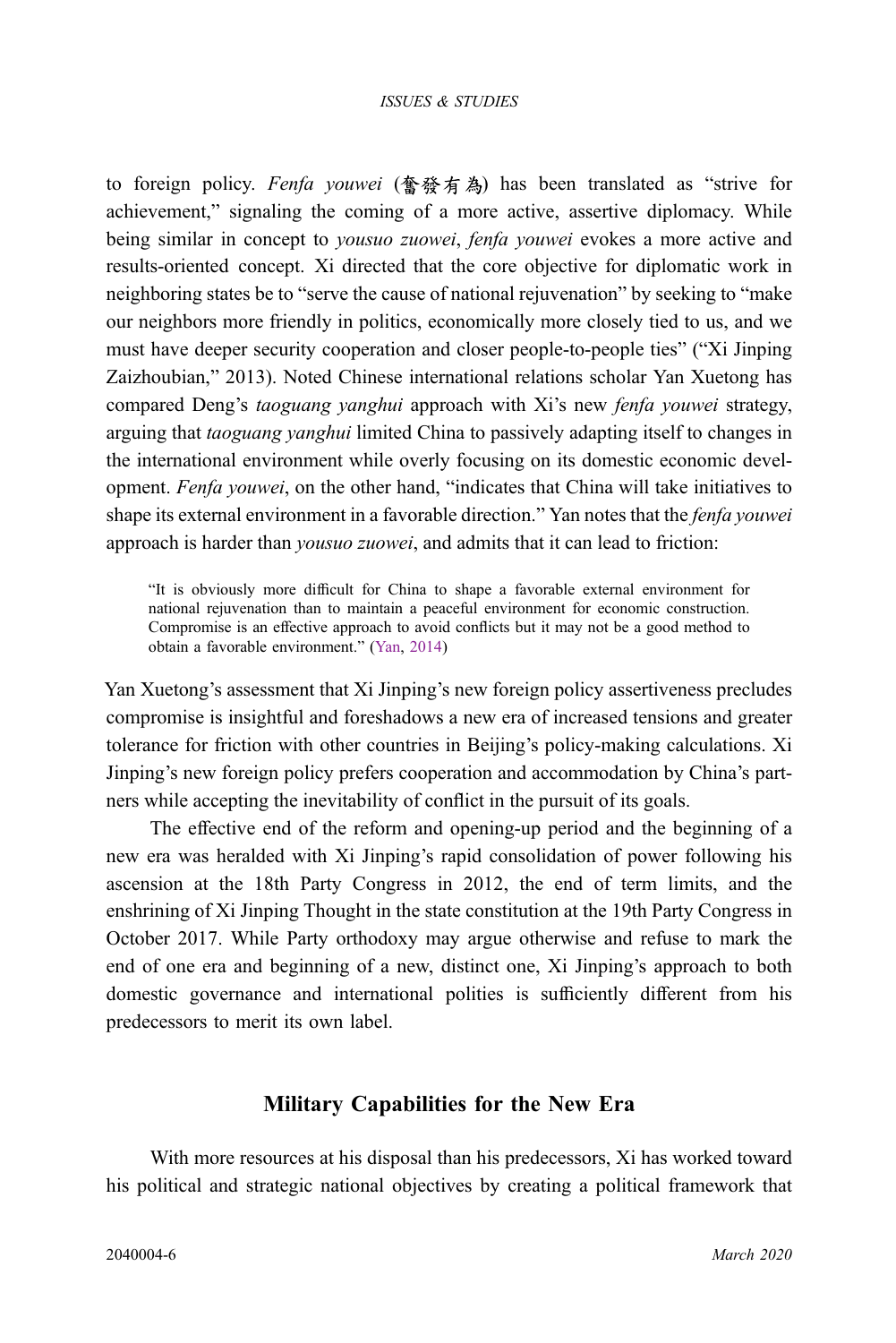enables the application of China's national power both at home and beyond its borders. Sustained economic growth fostered by careful reinvestment in economic development and underinvestment in the military enabled China to accumulate great wealth since 1978, and this capital has subsequently been applied to China's military in increasing amounts since the mid-1990s with little-to-no negative consequences for the country's continued economic growth. The sustained increase in resources provided to the PLA has resulted in the development of military capabilities that now present a challenge to the United States and Taiwan.

China's GDP was estimated by the World Bank to be approximately US\$150 billion in 1978. It recently exceeded US\$12 trillion, reflecting an annual growth rate of just under 10% during the reform and opening-up period [\(World Bank,](#page-23-0) [2019](#page-23-0)). China's defense sector did not benefit from its growing economy in the early years of reform and opening up. Deng Xiaoping famously said that "some people will get rich first," and while he was not specifically referring to the PLA, it was no coincidence that the military was listed last among the four modernizations. China's growing wealth would be reinvested to build up its industry and agriculture, leaving the military to fend for itself with subsistence budgets in the 1980s and 1990s. To placate military leaders and enable it to provide for its soldiers and their families, the PLA was encouraged to participate in the emerging consumer economy by using its capital, human resources, and fixed assets to engage in manufacturing and provide commercial services. PLAowned facilities were rented out to entrepreneurs, trucks hauled goods for commercial customers, factories made consumer products, and hospitals treated paying civilian patients. PLA businesses were present in almost every sector of the economy, providing much needed revenue to a military which could not sustain itself on its government-provided budget. In 1998, Jiang Zemin ordered the PLA to divest its business interests and focus on developing warfighting capabilities, ending 20 years of commercial activities and beginning a new focus on developing military capabilities and training for war [\(Mulvenon,](#page-22-0) [1999\)](#page-22-0).

The focus on domestic economic development and limited resources necessitated neglecting the military with the implicit understanding that it would receive a greater share of the national budget once national resources were sufficient. This approach dovetailed with Deng's strategy of keeping a low international profile and avoiding international conflicts that could negatively impact domestic economic growth. During the periods of Deng, Jiang, and Hu, China placed a greater emphasis on avoiding provocations with neighboring states and made a significant diplomatic effort to settle land border disputes with its neighbors. An inwardly focused PLA suited Chinese foreign policy objectives at the time due partially to the lack of external threats other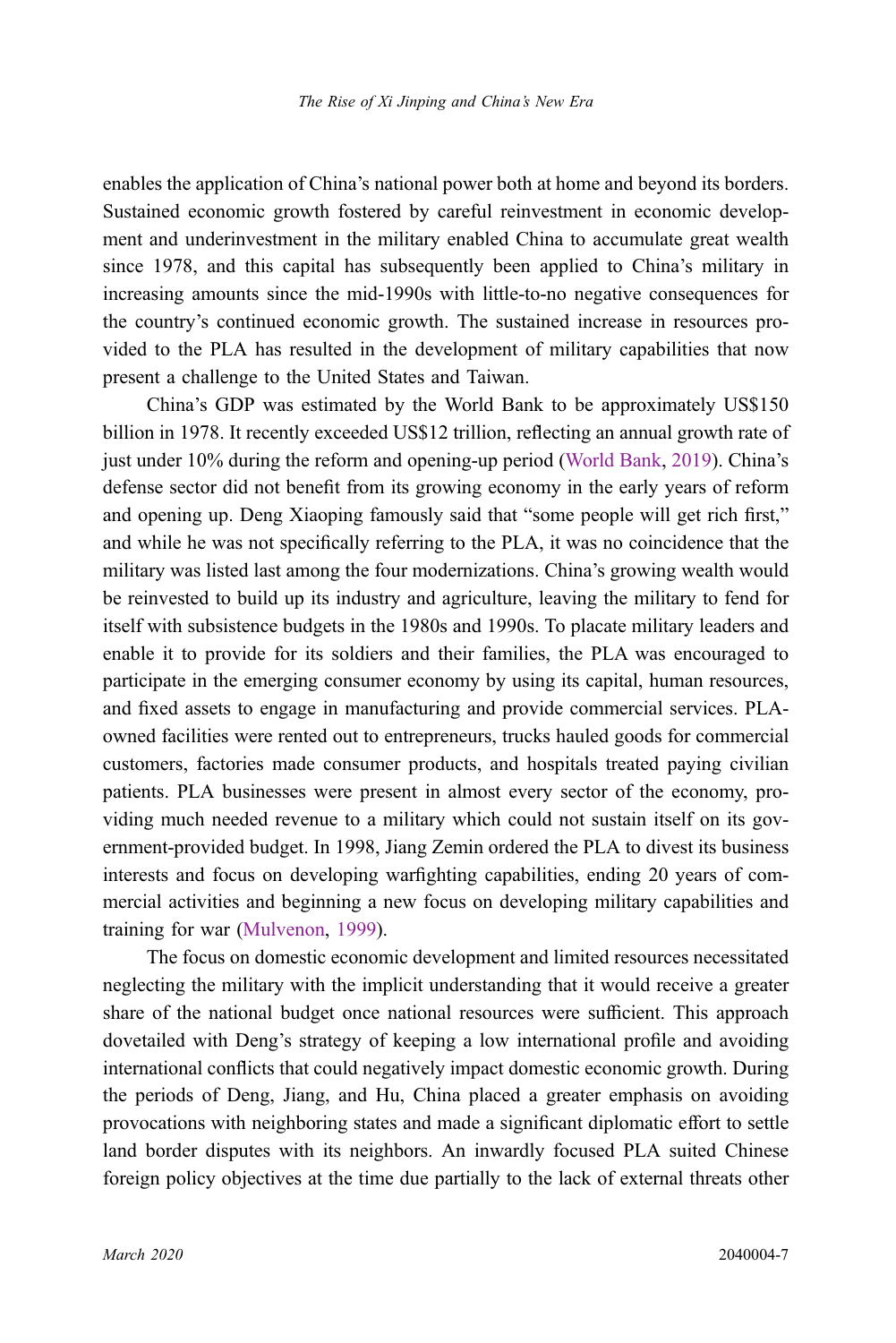than the Soviet Union, which was preoccupied with the US and its Western allies. There was also a lack of confidence in the Chinese political and military leadership that the PLA was ready to project power and take on the United States military. During Ma Ying-jeou's presidency from 2008 to 2016, reassurances from Taipei and cross-Strait détente also lessened the imperative for Beijing to employ credible displays or the threat of force to prevent Taiwan from moving toward *de jure* independence. This does not mean that the PLA's military build-up and training for contingencies on its periphery slowed, but the PLA could continue to focus on its build-up of capabilities and the reform of its inefficient models rather than mounting operations beyond its land borders.

The year 2004 was an important inflection point in China's political and military history. The 100th anniversary of Deng Xiaoping's birth was a time to reflect on his legacy, China's current place in the world, and what the country would need to continue its rise and return to great power status. Jiang Zemin stepped down from his last post as Chairman of the Central Military Commission at the fourth plenary session of the 16th Central Committee, passing the baton to Hu Jintao. Hu fostered an atmosphere of intellectual openness which was unique to his leadership. He encouraged Party theoreticians and top leaders to explore ideas that informed decision-making about the future of the Party and permitted that the parameters of those discussions be made public. Study sessions were held by the Politburo, with government reports and outside experts invited to make presentations. The minutes of those meetings were publicized, spurring lively debate in intellectual and government circles. One notable issue that was discussed was a form of political reform called Intra-Party Democracy which sought to improve governance and accountability of all levels of government, though discussion was limited to building Party capacity and internal checks and balances rather than a more liberal approach to governance such as opposition parties or an independent legal system ("2004 Niandu Shizheng," 2004).

In July 2004, Hu Jintao chaired a study session of the Politburo to explore the coordination of economic development and building the national defense. Hu commented on the need to strengthen defense capabilities and promoted the concept of fuguo qiangbing ( $\sin \frac{\pi x}{2}$ , the fusing of the two concepts of a prosperous nation and a powerful military. In the meeting, Hu noted that Deng Xiaoping had prophesied in 1984 that the military could not be built up until the economy could support it, quoting him as saying:

<sup>&</sup>quot;The four modernizations must have precedence. Military equipment can only truly be modernized once the national economy has established a relatively good foundation. I think, by the end of this century, we will definitely exceed the goal of quadrupling our economy.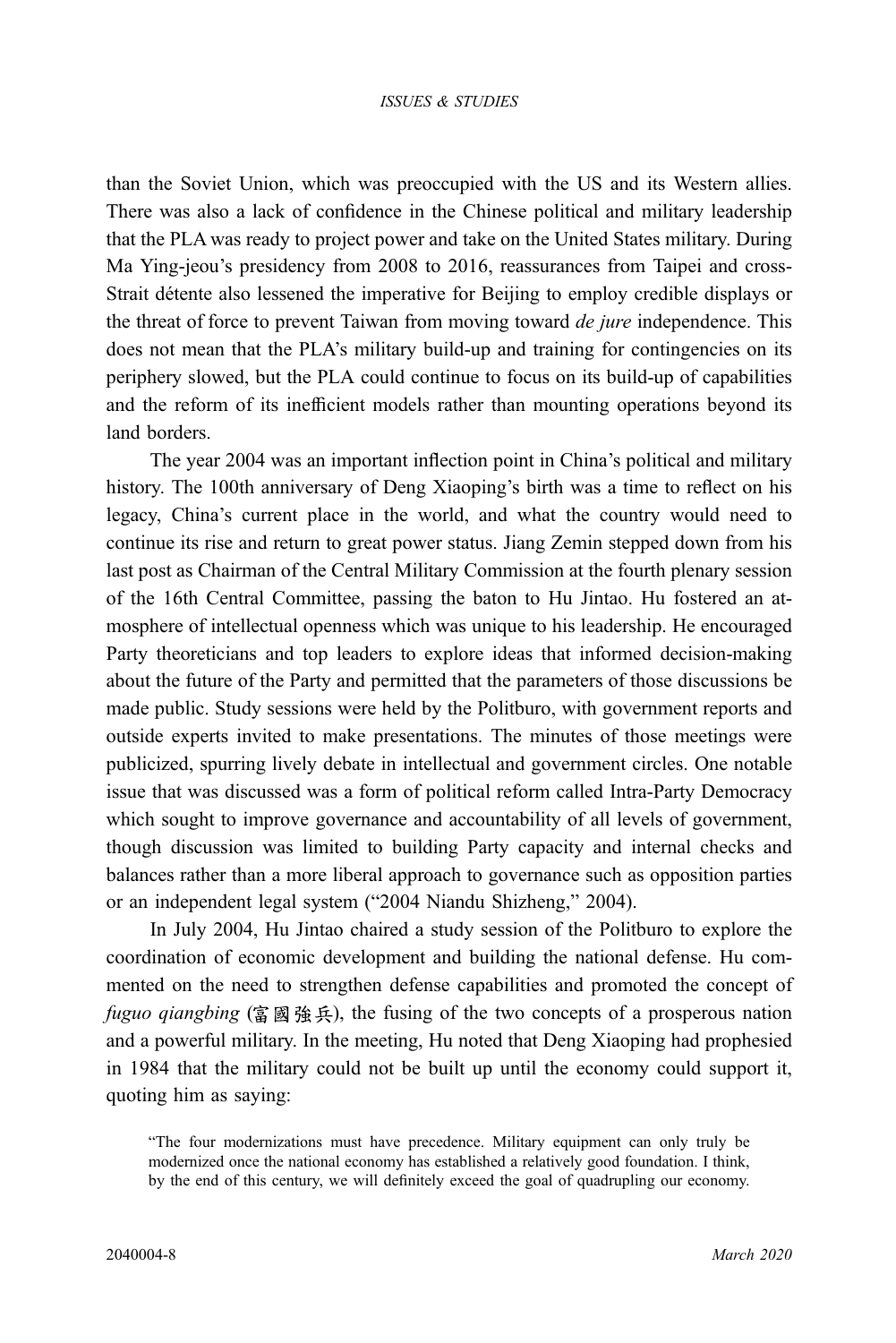By that time, when our economic power is strong, we can use more money to update our military equipment." ("Zhongyang Zhenzhiju Tanqiu," 2004)

The PLA and senior civilian leadership were well aware of the capability gap between the United States military and the PLA. The first Gulf War and the bombing of China's embassy in Belgrade in 1999 highlighted a technology and capability gap as well as PLA's inability to protect China's interests abroad. Hu Jintao's invocation of Deng Xiaoping was a clear signal that the time had come to increase defense spending and build PLA's capabilities. This was a key turning point in the evolution of China's military and foreign policy, marking the beginning of a sustained and concerted effort to develop its military capabilities to enable it to project power and more effectively defend its interests beyond its borders.

The National People's Congress in March 2017 reported the national defense budget at US\$154.3 billion, a 6.5% increase over the previous year. China has the second largest defense budget in the world after the United States, having doubled it more than once in the past decade. For the last 20 years, defense spending has increased at an average rate of 8% in inflation-adjusted terms. With this steady increase in defense resources, the Chinese military has engaged in a comprehensive, long-term modernization program that has affected all aspects of the force (U.S. Department of Defense, 2018a).

The build-up and modernization of all branches of the PLA directly affect Taiwan's security. Hu Jintao's exhortation in 2004 that the PLA prepare for "New Historic Missions" has not diminished its focus on a Taiwan contingency as a key driver for its transformation ([Taiwan Ministry of National Defense](#page-23-0), [2017\)](#page-23-0). The expansion and modernization of China's army, air force, missile force, and strategic support force are dramatic and relevant, but it is the sequencing of that modernization process and key acquisitions made by the PLA Navy that should cause concern in Taiwan. The PLA Navy's transformation from the year 2000 to today has exceeded any military build-up since World War II, rivaling only the United States Navy in the 1980s during its arms race with the Soviet Union [\(Fanell,](#page-22-0) [2018](#page-22-0)). Of particular relevance is the sequencing of that modernization process and how the choice of which capabilities to expand and modernize first should affect the strategic calculations of Taiwan, the US, and China's neighboring countries.

China has long had the ability to hold the main island of Taiwan at risk through conventional strike capabilities launched from standoff distances, particularly ballistic and land-attack cruise missiles. China's ballistic missile program began in the 1950s with support from Soviet technology and scientists. Test launches of domestically produced ballistic missiles took place throughout the Cultural Revolution. China's first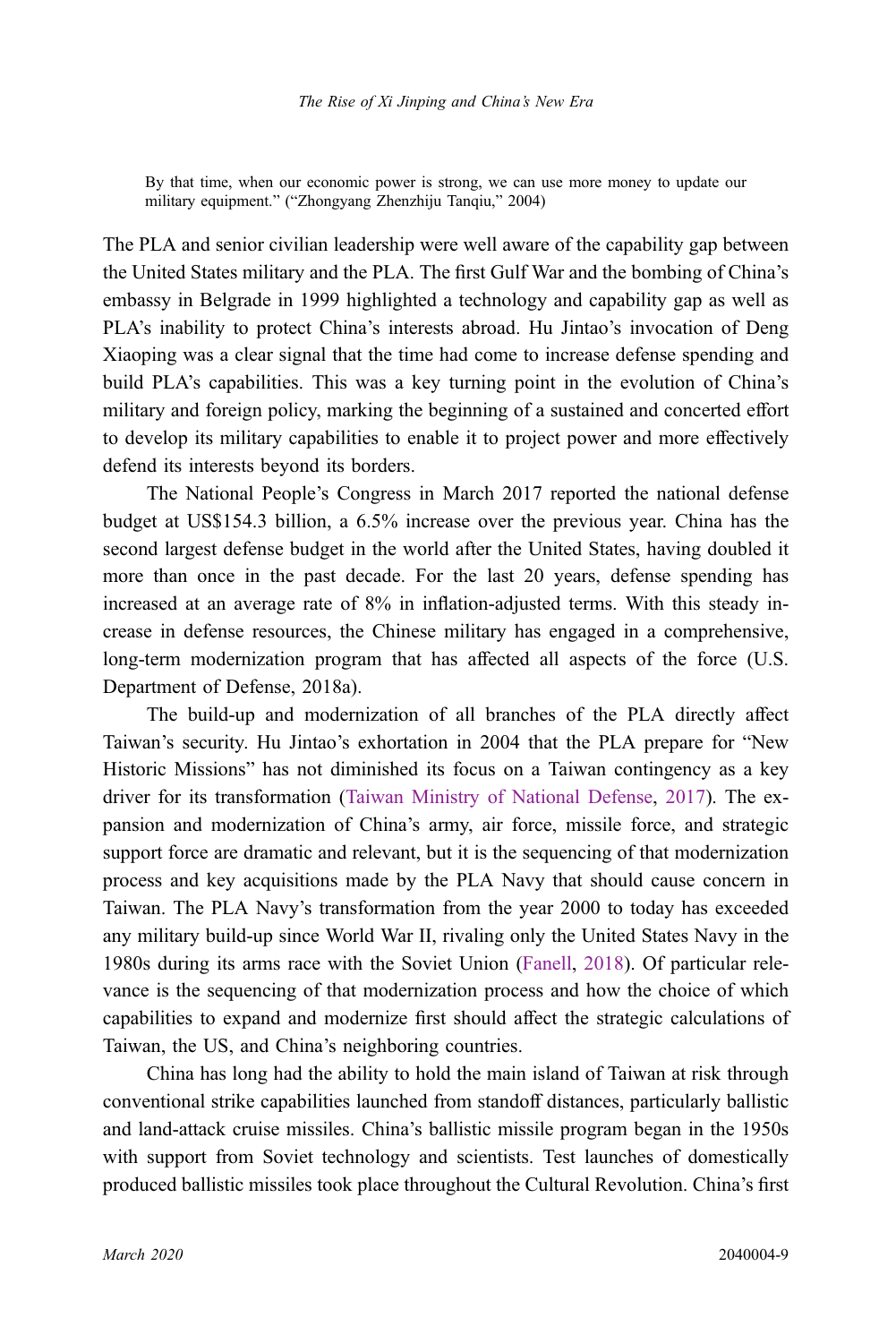satellite was launched in 1970, a key milestone in the development of its ballistic missile program. The United States Department of Defense reported in 2003 that China had approximately 450 short-range ballistic missiles that could strike Taiwan, noting that land-attack cruise missiles were being developed. In 2016, the Department reported that China possessed approximately 1,200 short-range ballistic missiles. Authoritative estimates of China's ground-, air-, and ship-launched land-attack cruise missile inventory are not publicly available, but what can be confirmed from open sources is that China would likely use both ballistic and cruise missiles to attack critical infrastructure targets in Taiwan, particularly air force bases, command and control centers, early warning radars, and critical civilian and military infrastructures that include power and communications. It is possible that missile strikes would also be used against population centers to sap Taiwan's will to fight and force its political leaders to sue for an early peace. Ballistic and cruise missiles also provide a critical strike capability against US and allied air bases in the region and the United States Navy surface action groups that would be central to an intervention in the event of a Taiwan contingency.

The earliest focus of China's build-up of maritime capabilities was centered around the development and fielding of what the United States Department of Defense described as anti-access/area-denial (A2AD) capabilities that primarily targeted US military capabilities that would be critical in a conflict in the Western Pacific. These investments began in the late 1990s and early 2000s and included imported advanced Russian weapons such as guided missile destroyers, diesel– electric attack submarines, and fighter aircraft. China has assimilated Russian and international military technologies since then, combining them with indigenous research and development to field its own domestic weapon systems that bolster the capabilities of its navy, air force, and strategic rocket force. China's navy has enlarged its surface fleet by building and deploying six new classes of vessels in large numbers. The 107 surface ships armed with surface-to-air, surface-to-surface missiles, and anti-submarine weapons now in the fleet include the Type-052D Luyang III destroyer, the Type-054A Jiangkai II frigate, and the Type-056 Jiangdao corvette. The newly launched Type-055 Renhai destroyer is currently undergoing trials and expected to join the fleet in 2019. According to the United States Department of Defense, China currently operates 56 nuclear and diesel– electric submarines which are expected to increase to somewhere between 69 and 78 submarines by 2020 (U.S. Department of Defense, 2018a). With great fanfare, China has also launched its first two aircraft carriers with a third under construction. These surface and subsurface systems are complemented by ballistic missiles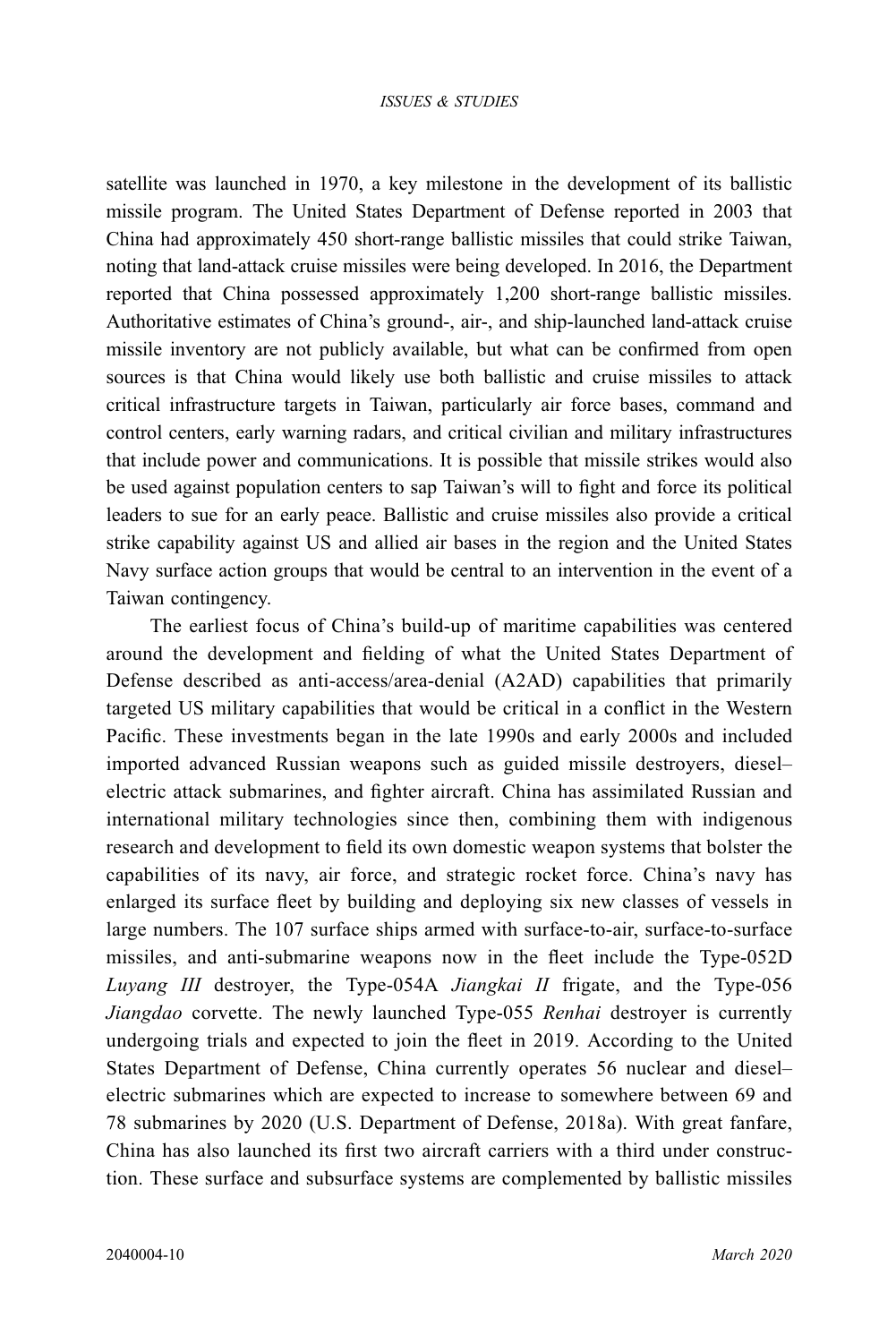such as the DF-21D, designed to target moving capital ships and air- and surfacelaunched anti-ship cruise missiles with long ranges and modern seekers.

Until 2006, the PLA Navy's expansion appeared to neglect amphibious warfare capabilities in favor of missiles, aircraft, submarine, and surface vessels that could provide air defense, anti-submarine, and anti-surface capabilities. This was to hold US forces in the Western Pacific at risk in what PLA strategists call a counter-intervention strategy. For decades, China military-watchers in the United States and elsewhere derided China's amphibious invasion capabilities, calling annual amphibious training exercises for PLA conscripts the million-man swim. In 2014, the United States Department of Defense noted in its annual report to Congress on China's military activities that, "The PLA Navy currently lacks the amphibious lift capacity that a large scale invasion of Taiwan would require... . An attempt to invade Taiwan would strain China's armed forces and invite international intervention... . China does not appear to be building the conventional amphibious lift required to support such a campaign" (U.S. Department of Defense, 2014).

The delivery of the first Type-071 Yuzhao Amphibious Transport Dock in 2006, however, was a little-noticed event indicating that greater resources were being directed to the PLA's amphibious warfare capabilities. The PLA Navy has since taken delivery of five Type-071 vessels with a sixth being fitted out. Displacing more than 20,000 tons, the Type-071 can carry four medium lift helicopters and four Type-762 Yuyi-class air-cushioned landing craft (LCAC) in its submersible well deck which could deploy up to 800 embarked marines or soldiers in a ship-to-shore mission. The newest class of amphibious warfare ships is the 40,000-ton-displacement Type-075 Landing Helicopter Dock, a helicopter assault ship with a well deck for landing craft and full flight deck running the length of the hull, similar to a United States Navy Waspclass amphibious assault ship. The first Type-075 built in Shanghai was launched in September 2019. To ferry its troops in their tanks and armored vehicles, the PLA Navy has invested in air-cushioned landing craft. China purchased two Zubr-class hovercraft from Ukraine in 2009, which are two of the world's largest and can carry three main battle tanks or eight infantry fighting vehicles. Two more have been manufactured under license in China. China has also built six Type-762 LCACs which are slightly smaller than the Zubr-class LCACs but still able to rapidly land tanks and armored vehicles beyond the surf line. One can presume that the PLA Navy will manufacture additional LCACs as lift capacity from new amphibious vessels comes online. For follow-on forces in the instance where the LCACs may become attrited during the initial waves of a beach assault, the PLA boasts amphibious tanks and infantry fighting vehicles that can propel themselves through calm waters directly from the well deck of a ship.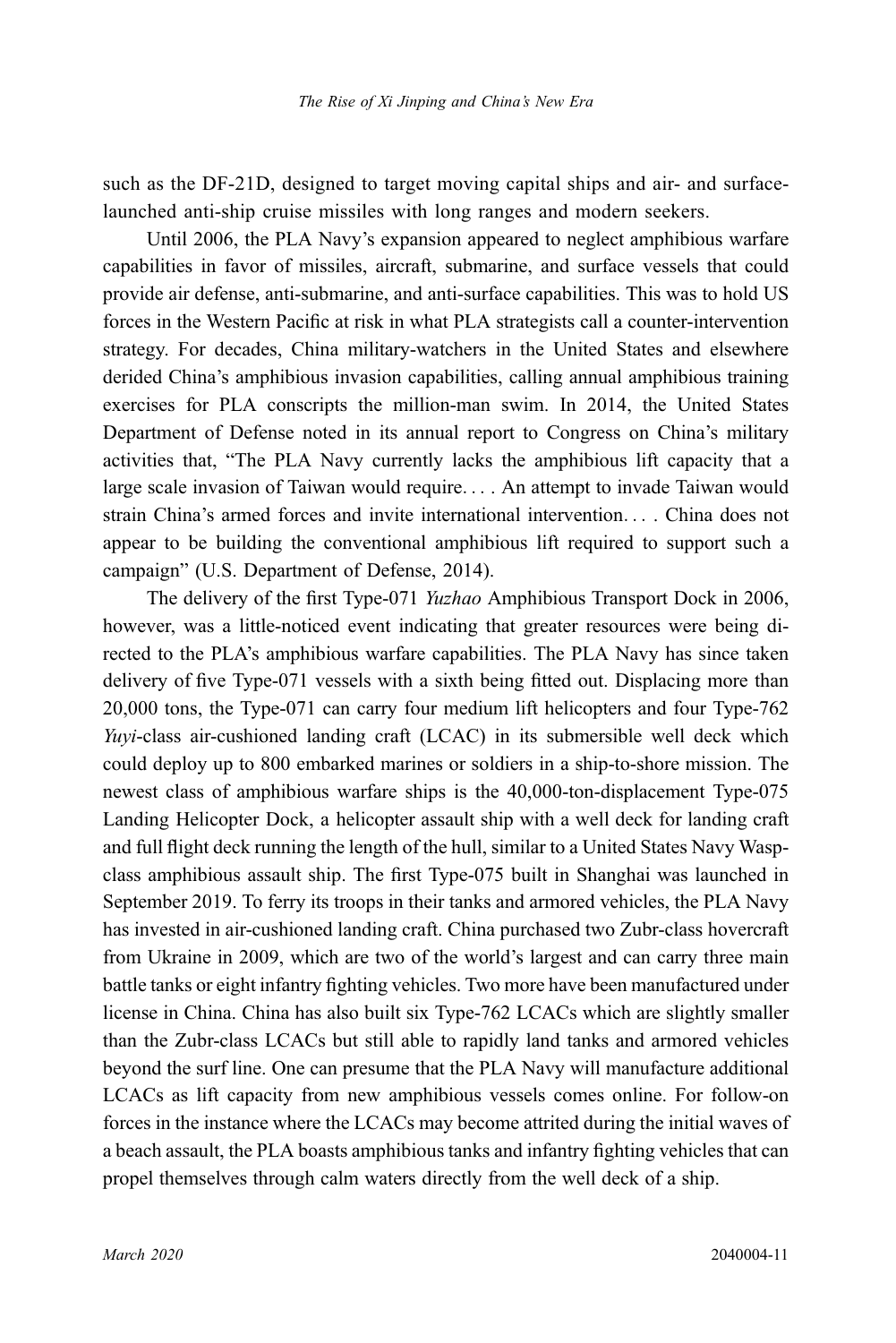The PLA has also invested in the personnel that would be called upon to conduct an amphibious invasion. Training for joint operations and amphibious power projection has not been neglected over the last decade, adding to the PLA's credibility and confidence to carry out a Taiwan mission. Annual and periodic exercises such as Stride, Mission Action, and Firepower focus on improving and demonstrating joint capabilities, including maneuvers over considerable distances and between different regional commands, making these exercises relevant to both Taiwan and other contingencies on China's periphery.

While the troops called upon in the event of a Taiwan contingency would come from throughout the PLA enterprise, the number of troops and units specialized for amphibious operations is increasing. According to the United States Department of Defense in its most recent report, the PLA Marine Corps is notably tripling in size:

"One of the most significant PLAN structural changes in 2017 was the expansion of the PLAN Marine Corps (PLANMC). The PLANMC previously consisted of 2 brigades, approximately 10,000 personnel, and was limited in geography and mission (amphibious assault and defense of South China Sea outposts). By 2020, the PLANMC will consist of 7 brigades, may have more than 30,000 personnel, and will expand its mission to include expeditionary operations on foreign soil, as PLANMC forces are already operating out of the PLA's base in Diibouti. A newly established Marine Corps headquarters is responsible for manning, training, and equipping the expanded Marine Corps and, for the first time, the PLANMC has its own commander, although it is still subordinate to the PLAN. The PLANMC may also incorporate an aviation brigade, which could provide an organic helicopter transport and attack capability, increasing its amphibious and expeditionary warfare capabilities." (U.S. Department of Defense, 2018a)

In addition to the PLA Marines, the Army has historically fielded two Amphibious Mechanized Infantry Divisions in the East and Southern Theater Commands. There is speculation that these two units will be reorganized with some brigades being transferred to the PLA Marines in an effort to bring their strength up to 100,000 personnel in the future ([Chan,](#page-22-0) [2017](#page-22-0)). In a relatively short period of time, the PLA has invested heavily in building a sizeable amphibious invasion capability that would be able to conduct operations on China's periphery using modern systems instead of a rag-tag flotilla made up of obsolete military vessels and conscripted civilian ships.

The development of credible power projection capabilities that includes the ability to invade Taiwan has changed the cross-Strait security balance and has significant implications both for Taiwan's defense and the US security guarantees that underpin regional stability.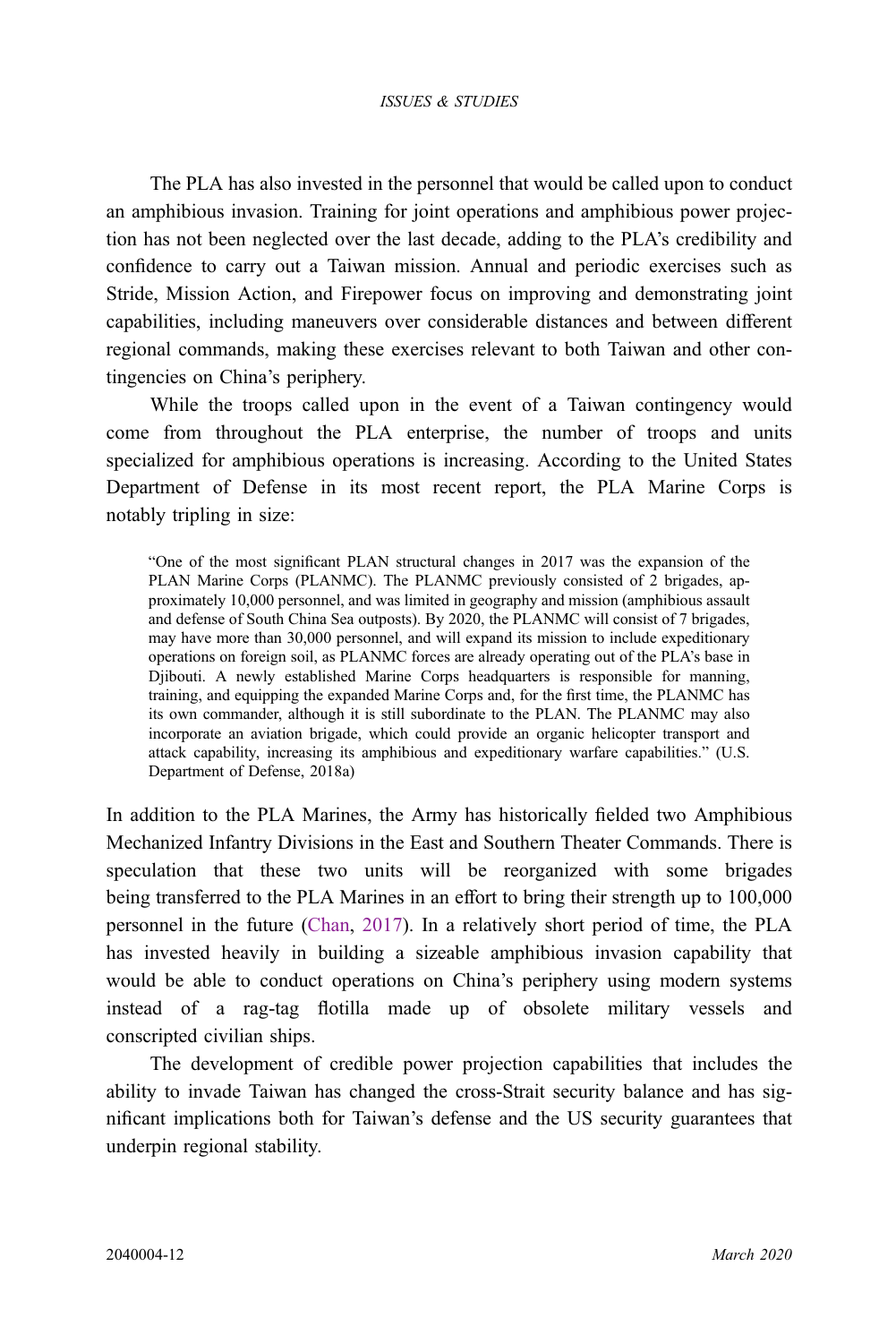# Implications for Cross-Strait Relations and US Security Commitments

While the threat of a missile attack, blockade, and invasion hang over Taiwan like a dark cloud, cross-Strait and US–China competition continues to take place below the threshold of the use of force, making official statements and perceptions of intent especially important. In an environment of rising tensions, there is a greater risk that the policies, actions, and intentions of China, Taiwan, and the US will be misinterpreted, potentially fueling a spiral of distrust or escalation that could lead to miscalculation. Bilateral tensions between the United States and China at this point in time, however, are driven by great-power rivalry and respective domestic narratives of injustice and inequality, rather than frictions caused by Taiwan's domestic politics or changes in the network of US alliances in the region. Beijing's more assertive and uncompromising foreign policy contributes to increased tension across the Taiwan Strait which Taipei must grapple with. The United States, of course, is deeply invested in the cross-Strait relationship and the maintenance of cross-Strait stability. The United States' commitment to Taiwan's security is closely watched by US allies, both as a barometer of US willingness to stand up to China and as an indicator of the credibility of US security guarantees to allies in the region. For senior US and Chinese officials discussing Taiwan, every utterance is therefore carefully parsed for clues about policy shifts and intent, with any variation from past statements causing widespread analysis and speculation. The US official narrative on its approach to Taiwan has not changed in the Trump administration, though the frank, overt discussion of great-power rivalry and the challenge presented by China's behaviors is novel. That said, any changes in practice, such as President-elect Donald Trump's phone call to President Tsai Ing-wen in December 2016, have been viewed by diverse stakeholders with either great concern or great satisfaction, despite Washington's admonition that US policy is unchanged and remains based on the three joint Sino-US communiqués and the Taiwan Relations Act. Beijing, of course, sees US actions to support Taiwan as destabilizing and counter to stated policy while viewing itself as having a consistent and rational policy toward Taiwan. In periods of heightened tension, consistency of policy and its faithful, predictable implementation is particularly important for all parties.

Despite his declared change to a more active foreign policy, Xi Jinping has articulated China's perspective on Taiwan in relatively conventional terms, emphasizing a common heritage and cultural identity, shared interests in peaceful unification, and a shared desire of people on both sides for closer relations. President Xi and his officials responsible for cross-Strait relations continue to stress as their forebears have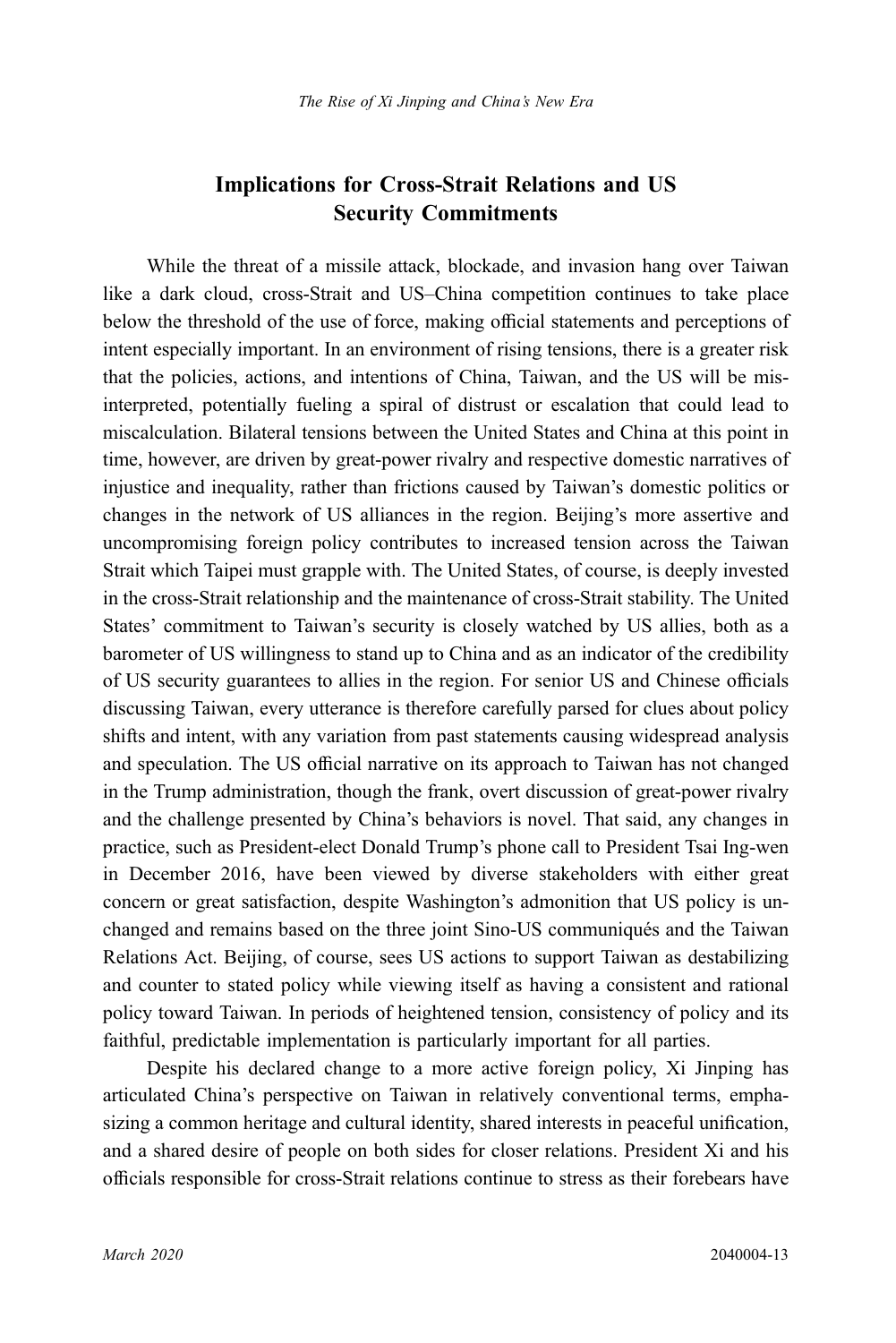done that the one-China principle manifested in the 1992 Consensus forms the basis for the relationship and that China in the "new era of socialism with Chinese characteristics" will continue to pursue peaceful reunification under the formula of One Country, Two Systems.

Soon after coming into office, however, Xi Jinping expressed impatience over the slow pace of reunification and began to apply pressure to the people and political leadership of Taiwan, noting to the Taiwan delegation at the 2013 Asia-Pacific Economic Cooperation (APEC) meeting in Indonesia that "The issue of the political divide that exists between the two sides must step by step reach a final resolution and it cannot be passed down from generation to generation" ( $Ng$ , [2013](#page-23-0)). At the end of President Ma's second term, faced with a January 2016 election in Taiwan in which the independence-leaning Democratic Progressive Party was likely to win, President Xi took the unconventional move of meeting President Ma Ying-jeou in Singapore in the first meeting between the leaders of both sides since 1945. President Tsai Ing-wen's resounding victory in January 2016 demonstrated that Xi's overtures to President Ma and his attempts to influence the people of Taiwan did not have the desired effect of shifting public opinion in favor of Beijing. Following President Tsai's inauguration, Xi Jinping began to apply increased diplomatic and political pressure on Taiwan while continuing to lay out Beijing's conditions and intent for the relationship with consistent rhetoric. Xi Jinping's report to the 19th Party Congress in October 2017 reiterated past themes succinctly, linking reunification with Taiwan to his signature goal of national rejuvenation:

"We must uphold the one-China principle and the 1992 Consensus, promote the peaceful development of cross-Strait relations, deepen economic cooperation and cultural exchange between the two sides of the Straits, and encourage fellow Chinese on both sides to oppose all separatist activities and work together to realize Chinese national rejuvenation." [\(Xi](#page-23-0), [2017](#page-23-0))

Mentioning Taiwan 15 times in his speech, he went on:

"We must uphold the principles of 'peaceful reunification' and 'one country, two systems'... The one-China principle is the political foundation of cross-Straits relations. The 1992 Consensus embodies the one-China principle and defines the fundamental nature of cross-Straits relations; it thus holds the key to the peaceful development of relations between the two sides of the Taiwan Strait... Blood is thicker than water. People on both sides of the Taiwan Strait are brothers and sisters; we share the bond of kinship." [\(Xi,](#page-23-0) [2017\)](#page-23-0)

While Xi Jinping's rhetoric has remained consistent, the political and military pressure that has been applied to Taiwan since President Tsai Ing-wen's inauguration in May 2016 has become more pronounced. Beijing has successfully prevented Taiwan from participating in multilateral international organizations such as the World Health Assembly, the International Criminal Police Organization, and the International Civil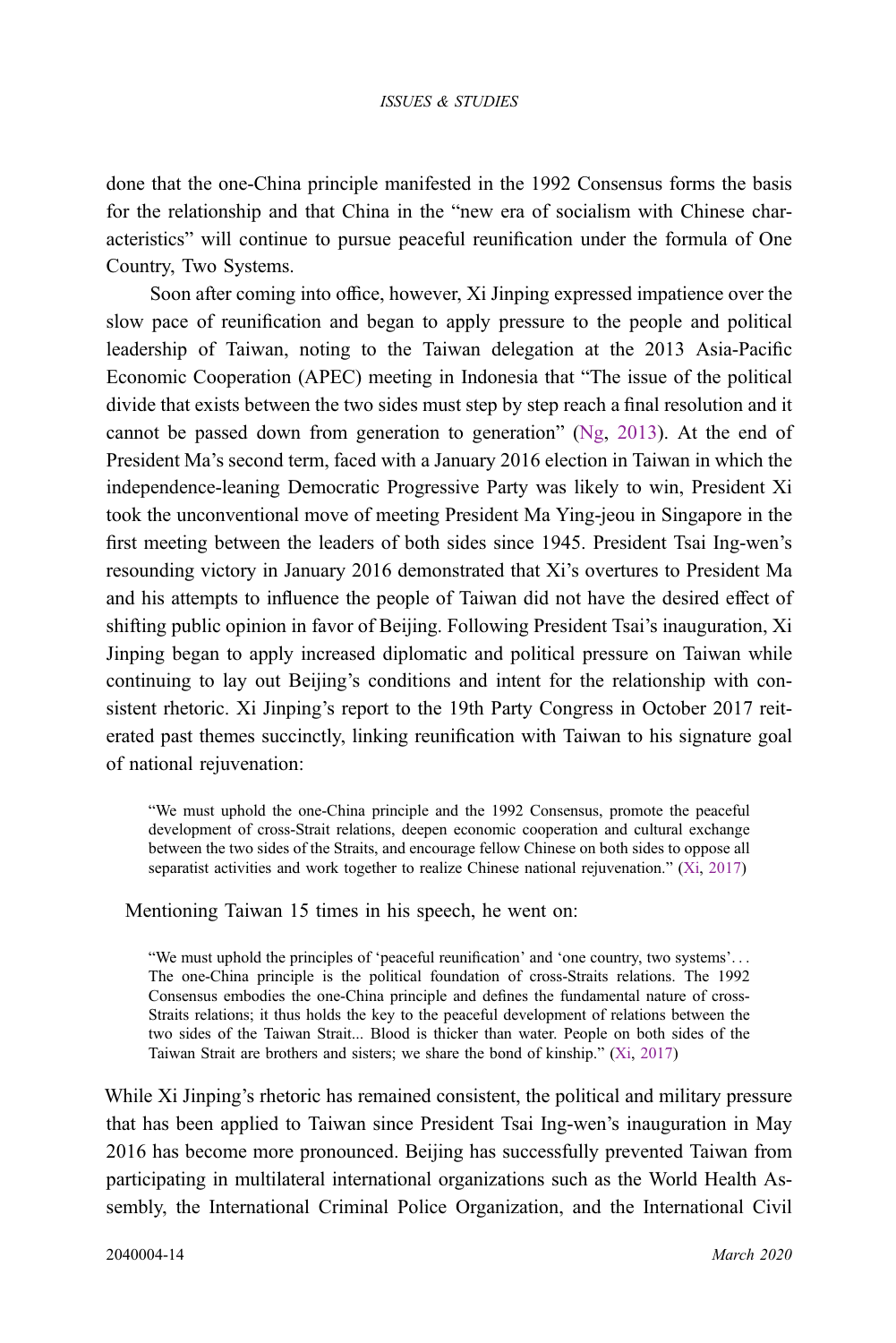Aviation Organization, all organizations that have welcomed Taiwan's participation in the past. Beijing has also induced five of Taiwan's diplomatic allies to switch their recognition. China has forced US and European companies to change their websites and marketing materials to reflect its preferred nomenclature for Taiwan. PLA exercises and operations focused on Taiwan have been widely publicized and have included major live-fire exercises in the Taiwan Strait, deployments of H-6K bombers that have circumnavigated Taiwan, and cruises of the Liaoning aircraft carrier off Taiwan's East and West Coasts.

President Tsai entered office in 2016 as Xi Jinping cemented his power in the final year of his first term. With a strong mandate from the voters of Taiwan, she sought to strike a balance between voters who expected her to stand up to Beijing and Xi's requiring her acceptance of the 1992 Consensus and the one-China principle as a precondition for a positive relationship. President Tsai sought a middle road with Beijing in her inauguration speech, mentioning "1992" three times as she recognized that there were "acknowledgments and understandings" reached at meetings between the two sides, but she stopped short of agreeing that the 1992 Consensus was the foundation for the relationship. Faced with internal constraints and public pronouncements for his already established position, Xi Jinping felt that there was no room for compromise and proceeded to apply diplomatic, military, and economic pressure on Taiwan in response.

President Tsai has sought to mitigate the pressure from Beijing, being mindful of public opinion at home while also avoiding antagonizing the United States as Taiwan presidents have done in the past. One key aspect has been a diplomatic strategy that features diversifying Taiwan's foreign relations. A New Southbound Policy was announced soon after the inauguration with the intent of reducing Taiwan's dependency on the China market by deepening economic relations with South and Southeast Asian markets. While not a novel approach, President Tsai has called it Taiwan's new regional strategy for Asia and has allocated financial resources to expand trade, tourism, education exchanges, and increased funding for development assistance in South and Southeast Asia. Taiwan has also sought to expand its unofficial relationship with Japan by focusing on trade, tourism, and security issues.

To address the military challenges posed by the PLA in the new era, Taiwan has taken a three-pronged approach. The first is maintaining the robust US–Taiwan security relationship, consistent with the Taiwan Relations Act. US–Taiwan security relations are comprehensive and include dialogs between senior military leaders and provision of arms and defense services. The provision of services refers to training and exchanges in a wide range of disciplines that include joint combat training by all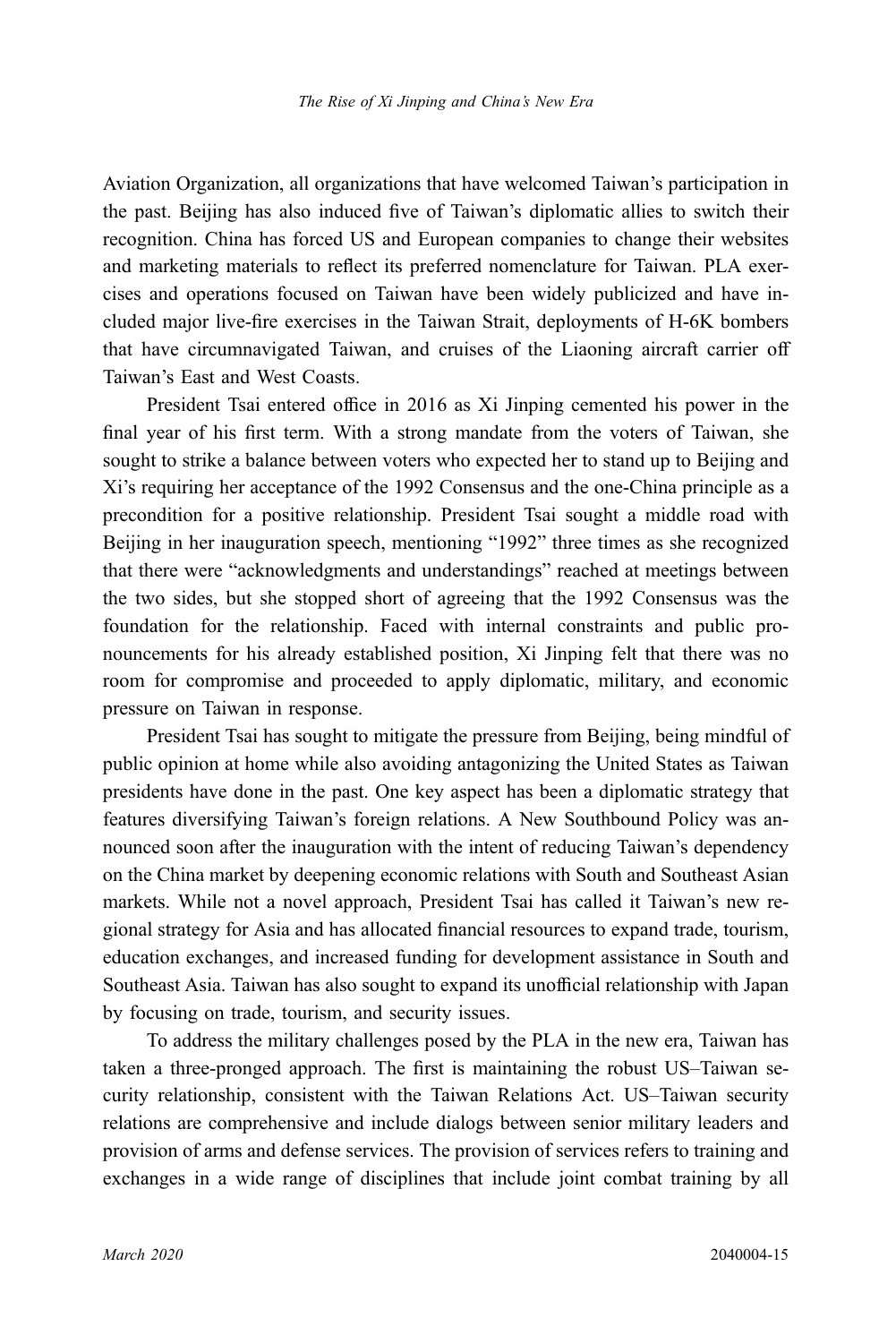services, sending Taiwan students to programs in US military schools, and holding exchanges between subject matter experts. Second is increasing self-reliance by building up Taiwan's indigenous defense capabilities, so Taiwan can make weapons and munitions that are tailored for its specific requirements. Third is adopting an asymmetric defense strategy known as the Overall Defense Concept that leverages Taiwan's advantages and challenges the PLA when and where they are most vulnerable [\(Thompson,](#page-23-0) [2018](#page-23-0)). If implemented effectively, this new defense strategy will continue to deter China from using force to compel unification by imposing tremendous costs on a PLA invasion force and increasing Taiwan's survivability in the event of an attack, therefore buying additional time for third-party intervention and an international response.

While the United States and its commitment to Taiwan's security is indeed a central factor in the cross-Strait relationship, Washington has its own relations with Beijing that are independent of Taiwan. This dynamic engenders deep-seated insecurity in Taiwan including concerns that the United States may someday abandon Taiwan as it did in 1979, or otherwise seek a grand bargain with China by trading Taiwan for an undetermined form of compensation. This sentiment is not unique to Taiwan, as other US allies have at times expressed their own concerns that the US may seek to accommodate China at their expense. The lack of trust and cooperation between Beijing and Washington, however, makes the likelihood of a grand bargain inconceivable. US policy toward Taiwan is underpinned by the expectation that a Taiwan made strong and confident by diplomatic and military support from the US will enable Taipei to engage Beijing from a position of relative security to reach a consensus that is acceptable to people on both sides of the Strait.

The Trump administration has been transparent about its view of China in the new era of Xi Jinping, pledging to compete across all domains to maintain US advantages and build American strength. The National Security Strategy released in 2017 observes that the US will respond to growing political, economic, and military competitions, identifying China and Russia as two countries who are challenging American power, influence, and interests. The Strategy pronounces China's intent to displace the United States in the Indo-Pacific region, noting that an era of great power competition has returned while committing the United States to maintain strong ties with Taiwan to provide for its defense in keeping with the Taiwan Relations Act ([White House](#page-23-0), [2017\)](#page-23-0). Such an overt, authoritative declaration is intended both to provide reassurance to allies and to assure China of US intent.

Strengthening unofficial diplomatic and security relations with Taiwan has been made more urgent by China's growing assertiveness and its increasingly capable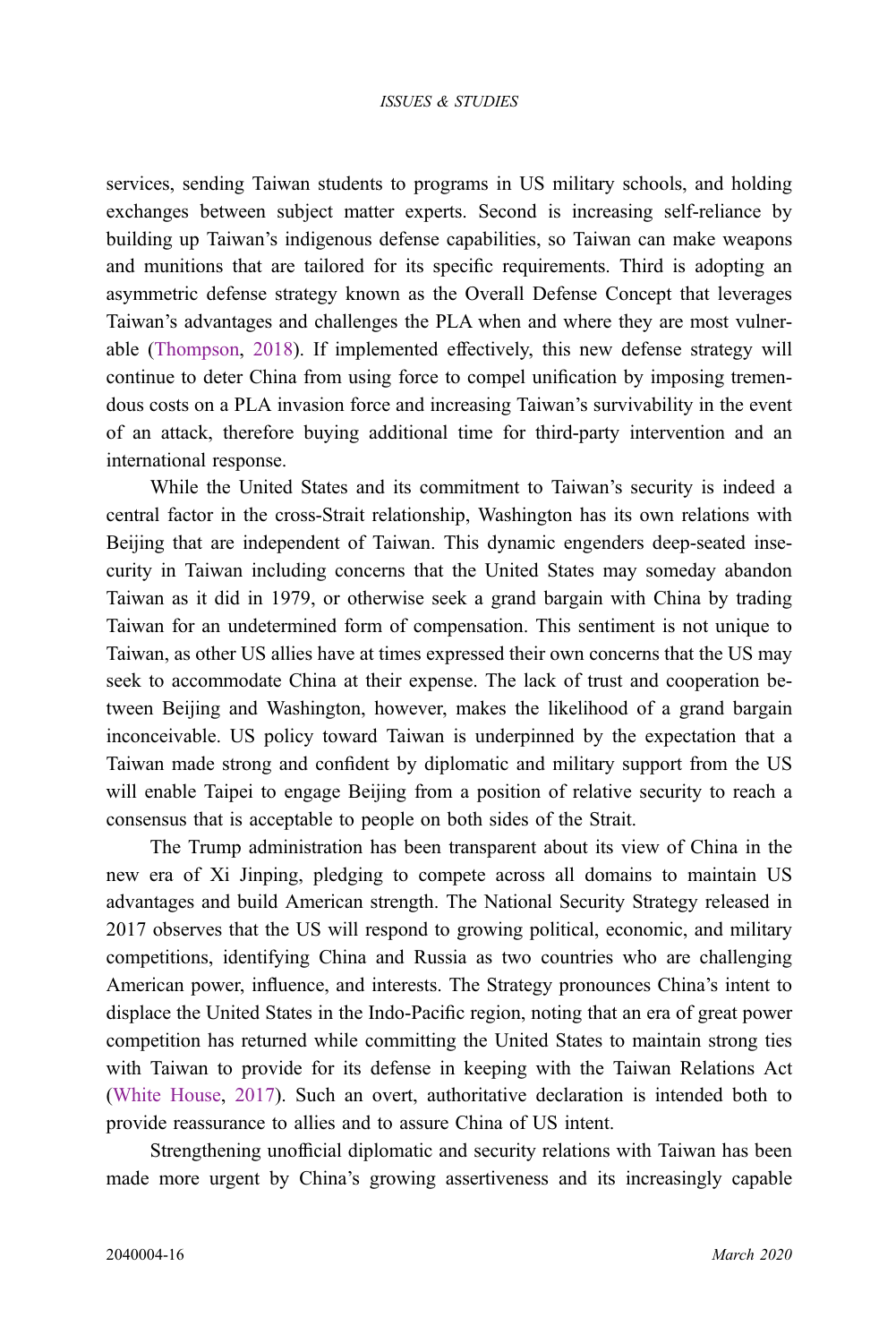military. Diplomatically, the United States will continue to support Taiwan's constructive role in world affairs, including its involvement in international organizations where statehood is not a requisite for participation. At the same time, there is little the US or Taiwan can do to prevent or deter China's use of diplomatic coercion to isolate Taiwan. While the potential loss of Taiwan's remaining 15 diplomatic allies or exclusion from international organizations is against US interests, it does not pose an existential threat to Taiwan. Taiwan can respond by carefully calibrating its response to Beijing's continued efforts to entice the remaining countries that recognize Taiwan to stay allies. It can accomplish this by building unofficial relations with the small countries that had formerly recognized it, just as it does with the United States, Japan, India, and other partners. Likewise, Taiwan can and should continue to set a positive global example, uphold international norms, and make contributions to international organizations where possible.

For its part, Washington will continue to provide for Taiwan's defense needs in the face of growing PLA capabilities. Maintaining cross-Strait deterrence is a critical interest of the United States, which will continue to provide both discreet and concrete diplomatic and military support to enhance Taiwan's security as well as overt actions that reassure Taiwan and signal to Beijing the certainty of US support for Taiwan, including intervention in the event of aggression. Washington and Taipei will likely have different perspectives about how and when to use political deterrence measures such as port calls, participation in major exercises, the wearing of uniforms, or other overt demonstrations of support for Taiwan's defense, but it is Washington that will determine what actions to take and when to take them based on its assessment of Beijing's perceptions and the perceived need to enhance deterrence measures. The divergent interests of Taipei and Washington also complicate their utility. Policymakers in Washington will undoubtedly remain cautious about several aspects of political deterrence, not least of which is concern about how Beijing might respond. Over-reassurance could lead to an emboldened Taiwan willing to provoke China, particularly if politicians seek to gain favor with the minority of Taiwan citizens who have expressed a preference for *de jure* independence. Taiwan's desire for overt demonstrations of support is also driven by domestic sentiments that include a need to compensate for the lack of diplomatic recognition by making public displays of cooperation a proxy for international legitimacy, and this runs counter to Washington's policies, and sometimes its interests as well. Washington also recognizes that such visible displays will invite escalation by China, leading it to be cautious as to when and how often to make use of them. Taiwan has an opportunity to make a compelling case for political deterrence actions by informing Washington's assessments. Success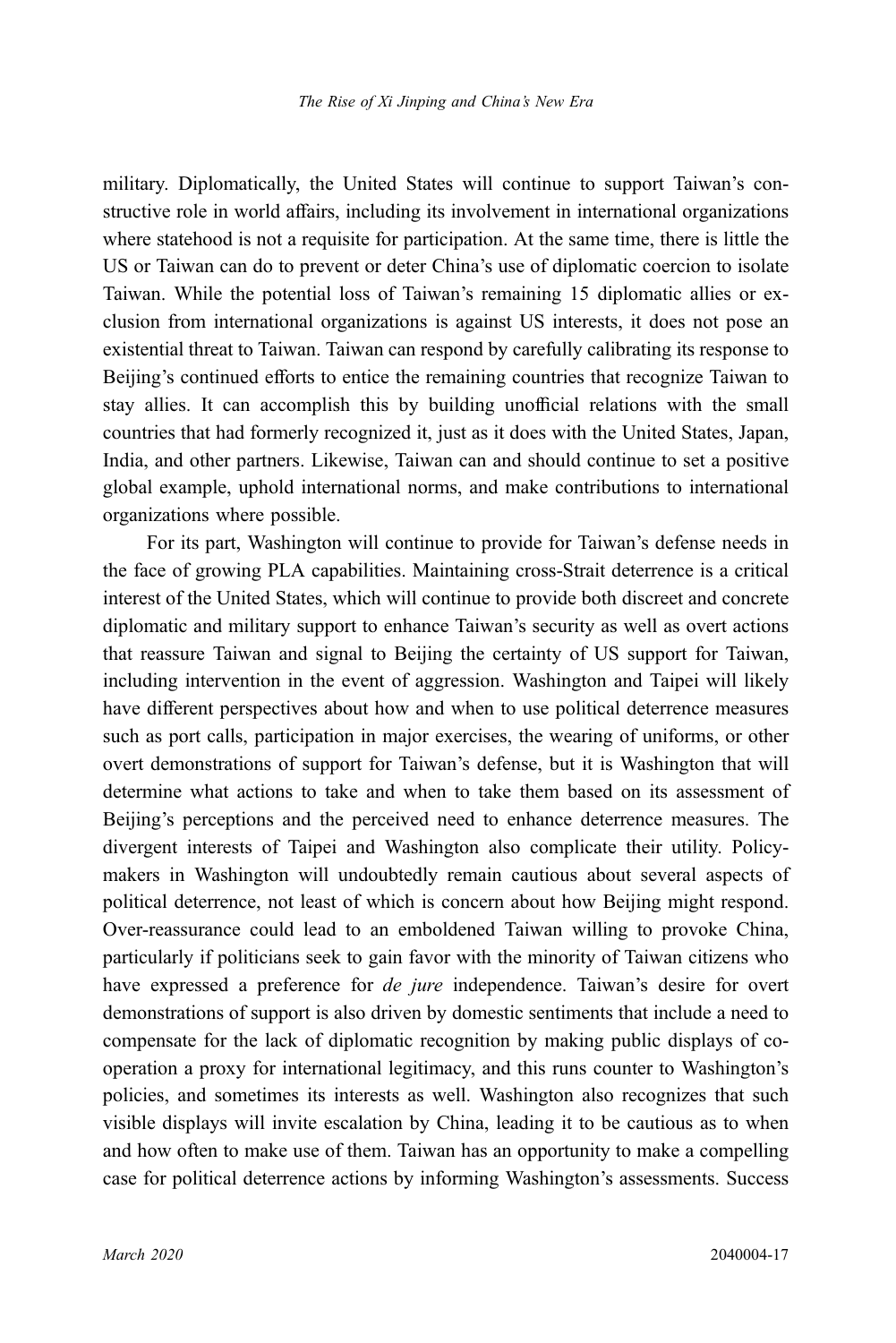is unlikely, however, if Taiwan rationalizes to Washington that it wants a specific measure of political deterrence to satisfy its domestic constituencies. A more positive outcome could be achieved if Taiwan were able to explain how a particular measure affects Beijing's calculus of the deterrence equation, which would therefore enhance Taiwan's security in keeping with US interests.

Some Asia-watchers have asserted that the stakes for the United States are too high to intervene in a Taiwan crisis, noting that China is too powerful, too influential, and too economically integrated for Washington to risk a conflict with the world's second-largest economy. With all the trade, investment, and mutual interests between the US and China, Taiwan is not worth fighting for and a grand bargain should be sought, as the argument goes [\(Glaser,](#page-22-0) [2015](#page-22-0)). This perspective might hold true in isolation if all other US interests in the Indo-Pacific region are ignored and only the cross-Strait dynamic is considered, but it fails to take into account US interests in the stability of the entire Indo-Pacific region. US support for Taiwan's defense is a critical indicator of Washington's credibility to support and defend its alliance partners in the region. In the event that Xi Jinping in the absence of Taiwanese provocation chooses unification by force, the US would be compelled to intervene in order to preserve the rest of its alliances in the region.

The consequences of the US failing come to the defense of Taiwan or its other allies would be dire. There would likely be uncontrolled militarization across the region as US security guarantees are devalued and collective security is abandoned. China may criticize US alliances as outdated Cold War thinking, but the prospect of the rapid militarization of its neighbors in the aftermath of unprovoked aggression is antithetical to its own interest and an outcome that the US will actively seek to avoid. The US National Security Strategy, National Defense Strategy, and statements by US officials about their intention to compete with China should also be interpreted as an assurance that the US will stand up to China and uphold its security commitments to partners in the face of pressure from Beijing (U.S. Department of Defense, 2018b; [White House,](#page-23-0) [2017\)](#page-23-0).

### Conclusion

Taiwan's people and elected officials are rightfully proud of their democratic accomplishments, which stand in stark contrast to the totalitarian culture that has become a characteristic of Xi Jinping's new era of socialism with Chinese characteristics. Having successfully transitioned from a military dictatorship to a mature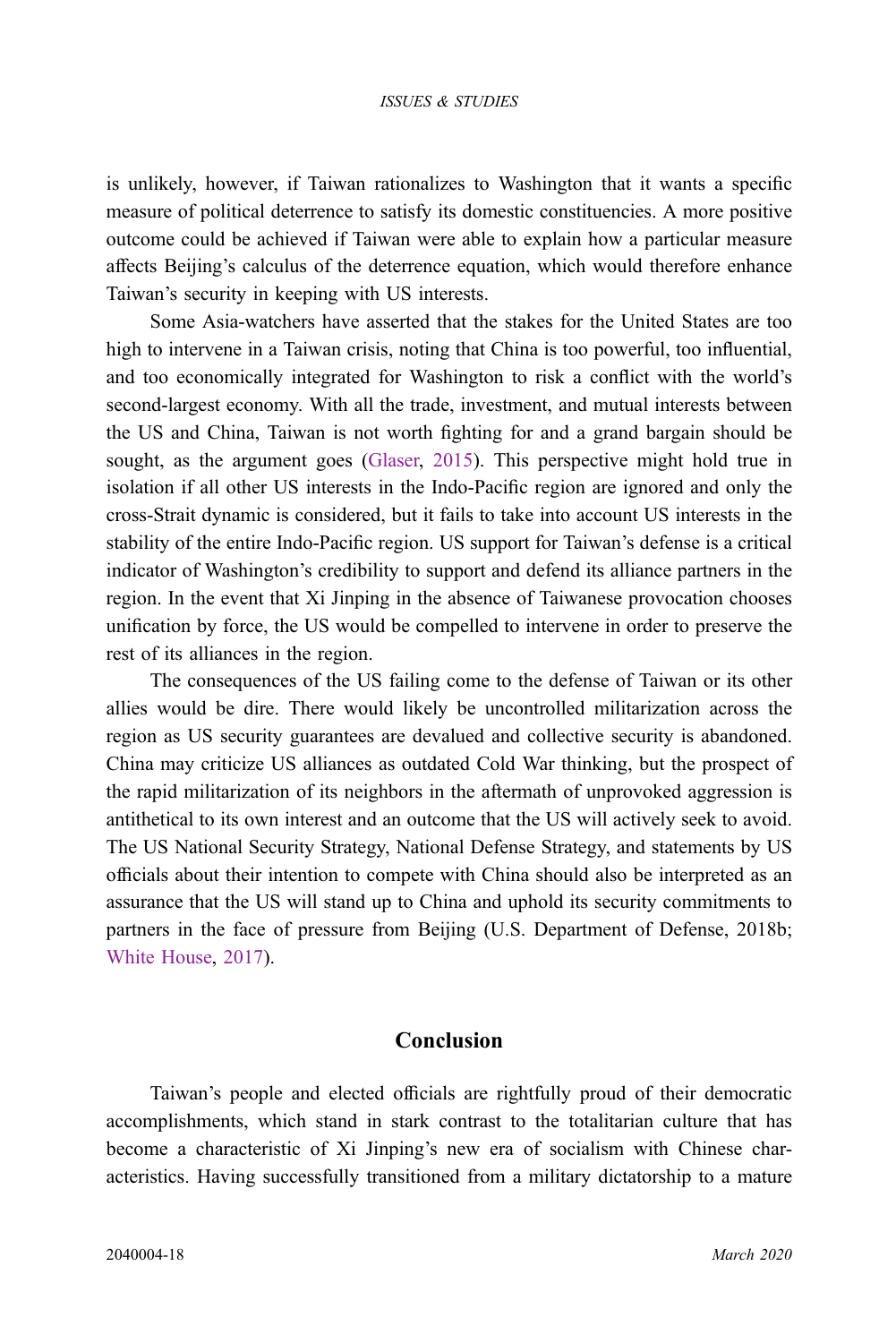democracy with three peaceful transitions of power, Taiwan's leaders consistently highlight their democratic values as a bulwark against China and a common value with the United States and neighboring democratic countries. Commenting on how Taiwan was responding to Chinese pressure, President Tsai remarked, "We [Taiwan and other countries] need to work together to reaffirm our values of democracy and freedom in order to constrain China and also minimize the expansion of their hegemonic influence" [\(Tsai](#page-23-0), [2018](#page-23-0)). Shared values provide Taiwan with greater opportunity to strengthen its relations with other democracies, but merely having common political systems is unlikely to measurably improve its security or deter aggression from Beijing, unfortunately.

Taiwan's security would be more effectively assured in two ways: greater economic integration with democratic partners such as the United States, Japan, India, and the European Union (EU); and deepening its military relationship with the United States. Economic integration with other countries is critical to lessen Taiwan's dependence on China and is a stated goal of the New Southbound Policy. Success, however, will require not just redirecting Taiwan's outbound foreign investment from China to Southeast Asia and the United States, Japan, and Europe, but also undertaking market reforms that attract more international investment in Taiwan. Despite being one of the most open economies in the Indo-Pacific, Taiwan's reluctance to open specific markets to US and Japanese products have cost it influence with key partners. Investment restrictions such as limits on foreign control in many industries and nontariff barriers in the form of lengthy and opaque approval processes have deterred some investors. In addition to the Economic Cooperation Framework Agreement with China, Taiwan has free-trade agreements with Panama, Guatemala, Nicaragua, El Salvador, New Zealand, and Singapore, but none with major powers. Greater international investment in Taiwan, particularly from major economies who would be called upon to back Taiwan if it were coerced, is a way to increase its security while improving the economy and livelihood of its people.

While it is a challenge, deepening security relations with the United States, Japan, India, and other like-minded countries is a challenge that is ultimately the surest means of deterring China. The US–Taiwan security relationship is mature, but there are still opportunities for expansion. US arms sales will remain critical symbols of overt support, but as Taiwan transitions to building up its indigenous defense industry, the size and rate of US arms sales will invariably decrease. One area ripe for expansion is training exchanges, including train-the-trainer programs that can develop and expand a cadre of experts in the Taiwan military who can have an impact system-wide. Taiwan should also consider stationing soldiers and systems in key US bases for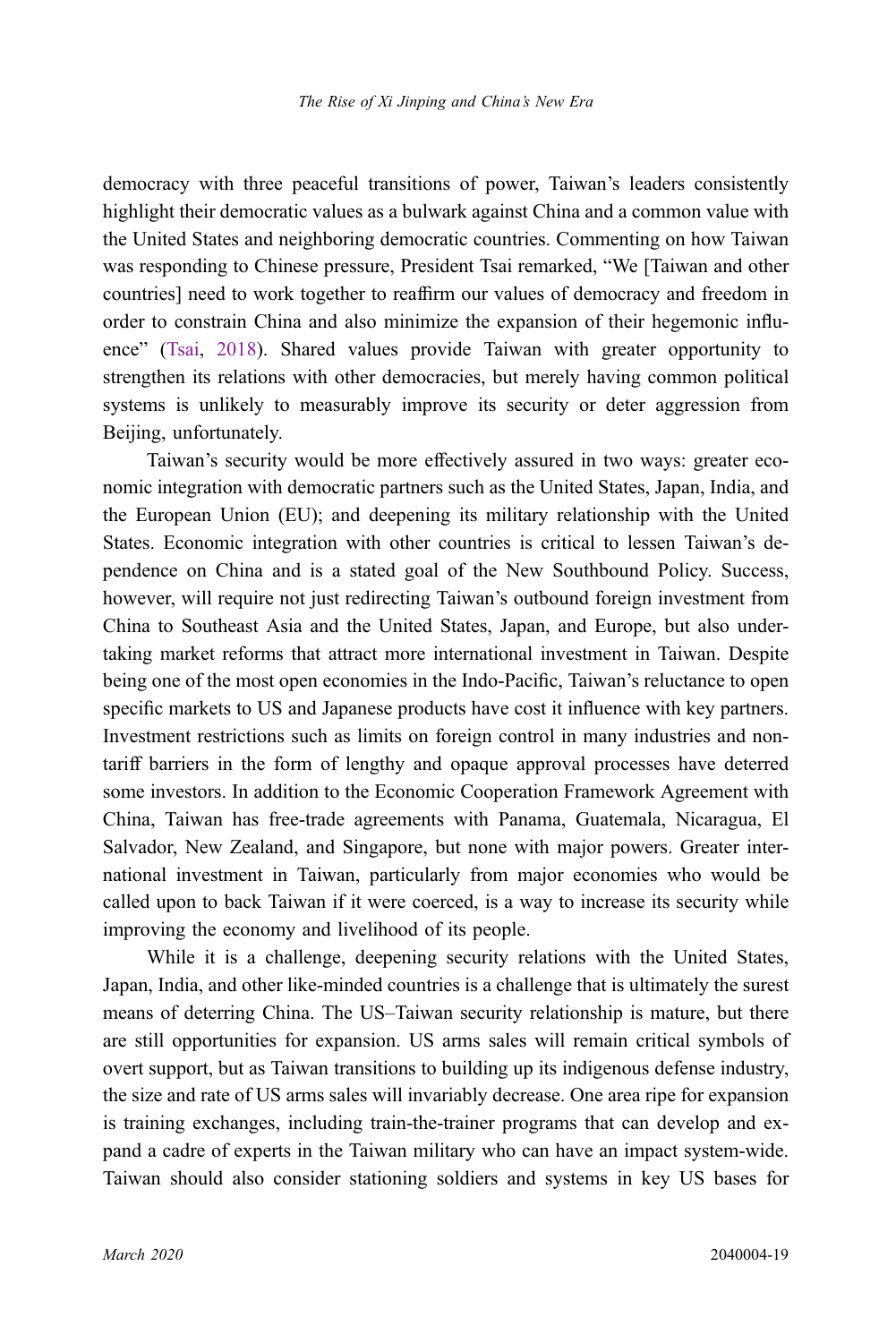long-term training to ensure proficiency in the operation of US-supplied weapon systems. Should Taiwan acquire new fighters or M1A2 tanks, the United States Department of Defense could encourage Taiwan to station an appropriate number of those platforms and personnel in the US for long-term training, to help develop doctrine specific to Taiwan, and to build institutional relationships and connectivity with their US counterparts. Exchanges can and should expand in areas critical to Taiwan's new Overall Defense Concept, including asymmetric strategies and competencies central to the concept such as improving the resiliency and survivability of its military.

Other countries are unlikely to play a comparable role in Taiwan's defense, but there are opportunities to deepen security relationships with countries such as Japan and India. Taiwan can potentially be a provider as well as a recipient of security goods. Military analysts of the PLA in Taiwan have great experience and perspectives which could be beneficial to partners. Taiwan's development of asymmetric strategies, technology, and doctrine may also be of value to other countries grappling with the rapid growth and modernization of the PLA. Its geostrategic location as the anchor of the first island chain gives it critical situational awareness of the air and sea domains connecting the South China Sea with the East China Sea, creating opportunities to exchange intelligence on PLA operations which have been increasing both in their volume and proximity to Taiwan.

Xi Jinping and the people of China likewise have every right to be proud of the momentous accomplishments that have been achieved since the beginning of reform and opening up in 1978. China's economic growth, rising standards of living, military modernization, and technological advancements should all be sources of pride for Chinese citizens, sentiments that the Chinese Communist Party is keen to support its legitimacy as the sole political power in China. Xi's rise to power, however, has been described as a new era. In style and substance, it does indeed feel different than what has come before. Xi Jinping's new era of socialism with Chinese characteristics is dramatically different from the polity established by Deng Xiaoping and subsequently carried out by Jiang Zemin and Hu Jintao. His assertive foreign policy, the elevation of the Party's role in all aspects of society and the economy, the aggregation of personal power, the rejection of collective rule, and the effective end of term limits on his power mark a clear departure from the internal balances of the reform and opening-up framework that he inherited. With these changes comes a greater risk to internal and external stability. Absolute power and a firm grip on the Party apparatus that dominates all walks of life has resulted in Xi Jinping accepting the risk of internal and external tensions in his all-out effort to achieve his Chinese dream of national rejuvenation.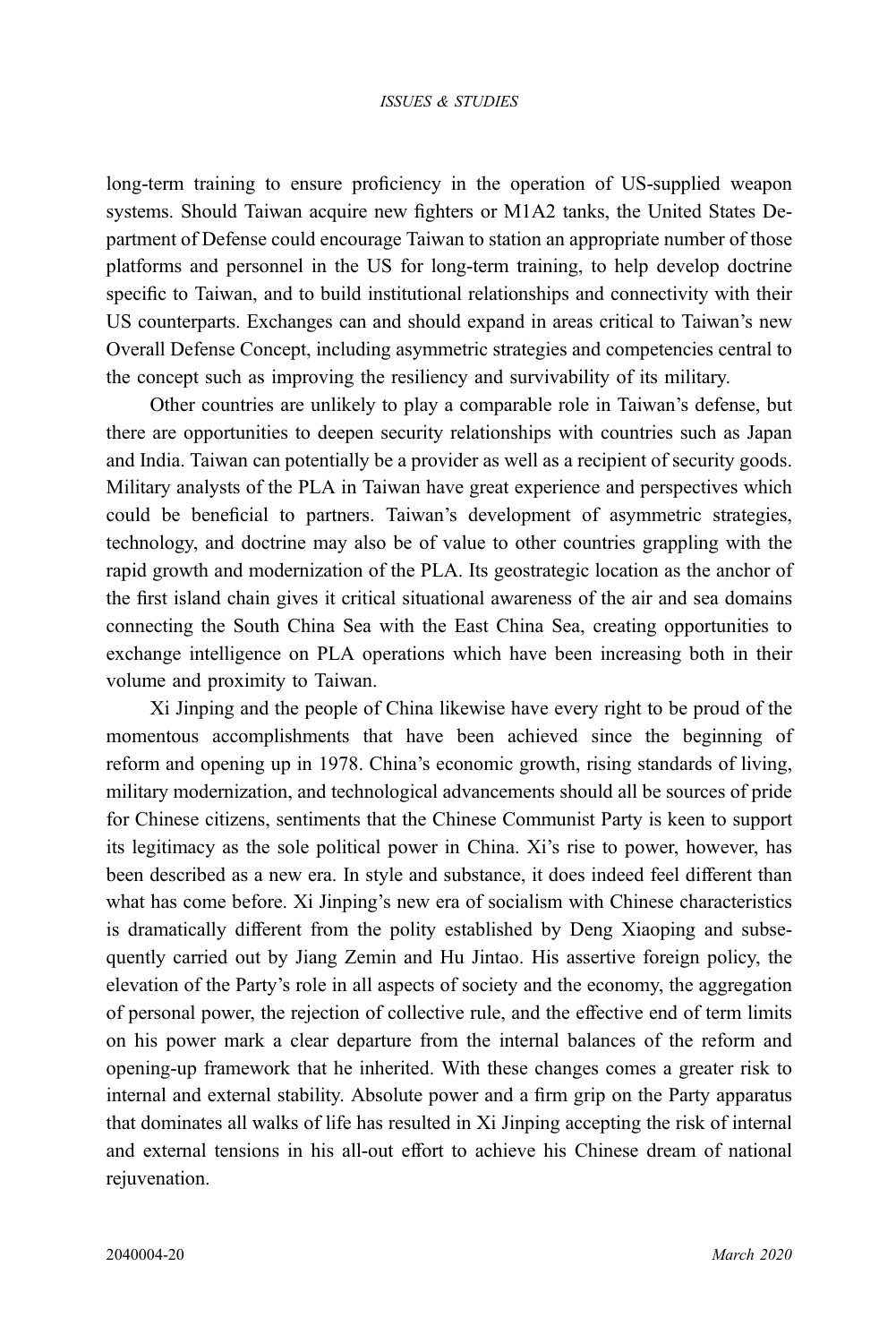Domestically, political risk has increased. A growing middle class may become dissatisfied by the lack of civil protections brought on by the curtailment of freedoms caused by pervasive surveillance technology, an opaque and capricious legal system, and the abuse of power by a massive internal security apparatus with nothing to check it. Within the Party, Xi risks opposition from colleagues threatened by his aggregation of power and the politically-motivated anti-corruption campaign which has endangered their security and the wealth of their families. Without a collective leadership to share responsibility, foreign or domestic policy failures can be placed squarely at Xi Jinping's feet, which is a potential explanation of why he has appeared to take inflexible and uncompromising positions on difficult matters. Economic tensions with the United States have been worsened by this domestic fragility and inflexibility, evidenced by commentators ominously warning that Xi would look weak if he were to seek compromise, therefore concluding that the US must accommodate or risk conflict.

A more powerful and loyal PLA is unlikely to pose a threat to Xi's leadership, but its relatively newfound force-projection capabilities make it a potentially destabilizing policy tool. There is now a confluence of power concentrated in the Party, in the PLA, and most importantly in Xi himself that increases the cost of compromise or acting with restraint. The implications of this power dynamic for relations with the United States and China's neighbors are considerable. For example, should President Xi call on the PLA to deploy its power to coerce or use force on its periphery, international opinion about China and its power would inevitably shift, causing a realignment of international interests resulting in the forming of both hard and soft alliances against China. Smaller countries may not feel powerful enough to stand up to China overtly, but they will undoubtedly increase their hedging behavior to ensure that their interests are protected.

China's soft power has considerable limits and is unlikely to dramatically change public opinion in Taiwan in Beijing's favor. Opinion polls show that the people of Taiwan overwhelmingly support the maintenance of the current status quo and have relatively positive perceptions of China, but the number of people identifying themselves as Chinese or seeking eventual unification is slowly shrinking, and a majority object to Beijing's campaign of military and diplomatic pressure. Xi Jinping has thus far offered little inducement to bolster unification sentiments in Taiwan other than economic opportunities and an appeal to ethnic unity. China's handling of political discourse in Hong Kong bodes ill for Taiwan should it join China in a federation, particularly with the recent decision to ban opposition parties and gradual erosion of freedoms enjoyed by Hong Kong's citizens. This confirms that Beijing has no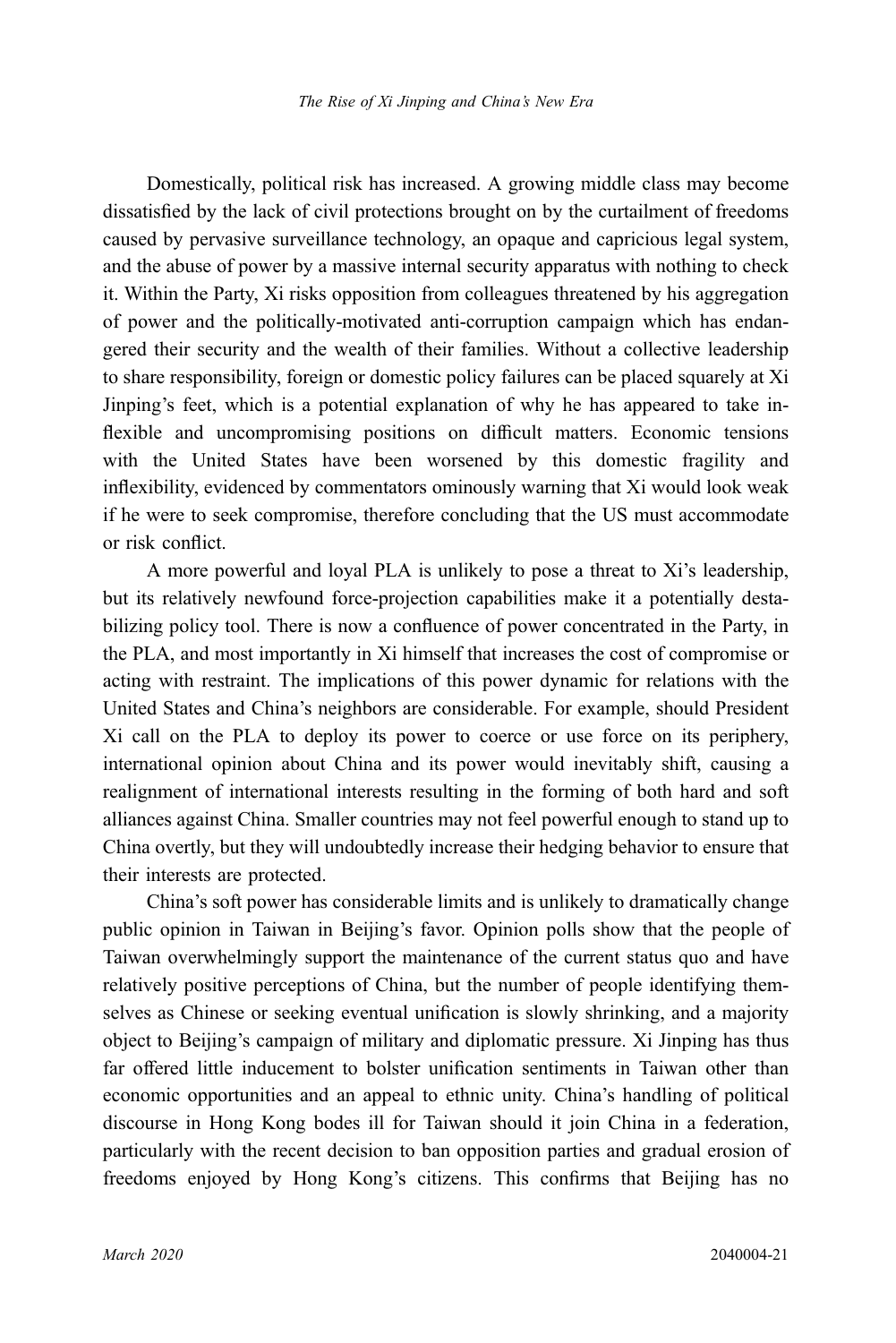tolerance for dissent, freedom of expression, or democratic freedoms in any jurisdiction under its control, regardless of past commitments or assurances. Ending freedoms in Hong Kong decades before they were supposed to sunset raises doubt about the credibility of any long-term assurances that Beijing might offer Taiwan. The massive campaign to subject Chinese citizens in Xinjiang to political re-education without due process likely foreshadows a dystopian Taiwan pacification campaign should the island ever come under Beijing's control. Under these political conditions, the prospect of peaceful unification seems remote.

Militarily, China may now be closer than ever to having the means to achieve its political objectives for Taiwan. Coupled with an assertive and uncompromising foreign policy, the possibility of an intentionally initiated conflict over Taiwan is therefore higher now than at any time since the beginning of the reform and opening-up period. In this new era under Xi Jinping, however, Taiwan is not without options. The stark but fundamental cross-Strait choice of accommodation and integration or resistance and separation which Taiwan has always faced still applies, but Xi Jinping's uncompromising approach bodes ill regardless of which course Taiwan and its people choose. The third choice of maintaining the status quo may not be sustainable indefinitely as political and military power and pressures of nationalistic public opinion shape Xi Jinping's determination with regard to the urgency or necessity of reunification. Taiwan can shape Beijing's evaluation of Taiwan's vulnerability by increasing defense spending, implementing its Overall Defense Concept, strengthening economic and security ties with the United States, and diversifying its economic relationships.

The United States has clearly and authoritatively articulated its concerns about China's actions and what is perceived as its intent. China is viewed in Washington as wielding its power both at home and globally without restraint and at the expense of others. Its efforts at projecting soft power such as Confucius Institutes or development assistance are being increasingly viewed with suspicion. China's soft power is limited to certain economic opportunities from its large market, but industrial policies that favor Chinese companies over foreign ones and the lack of reciprocal market access is undermining even that advantage, leading to a trade war between the world's two largest economies. US declaratory policy has shifted from support for a strong, stable, and prosperous partner to the recognition (belatedly, some argue) that China is now a strategic competitor. This is not the outcome sought by successive US administrations since President Richard Nixon. The United States has never sought to contain China, despite what many in Beijing have long feared and sometimes claim. Unfortunately, Xi Jinping's vision for China's national rejuvenation has seemed increasingly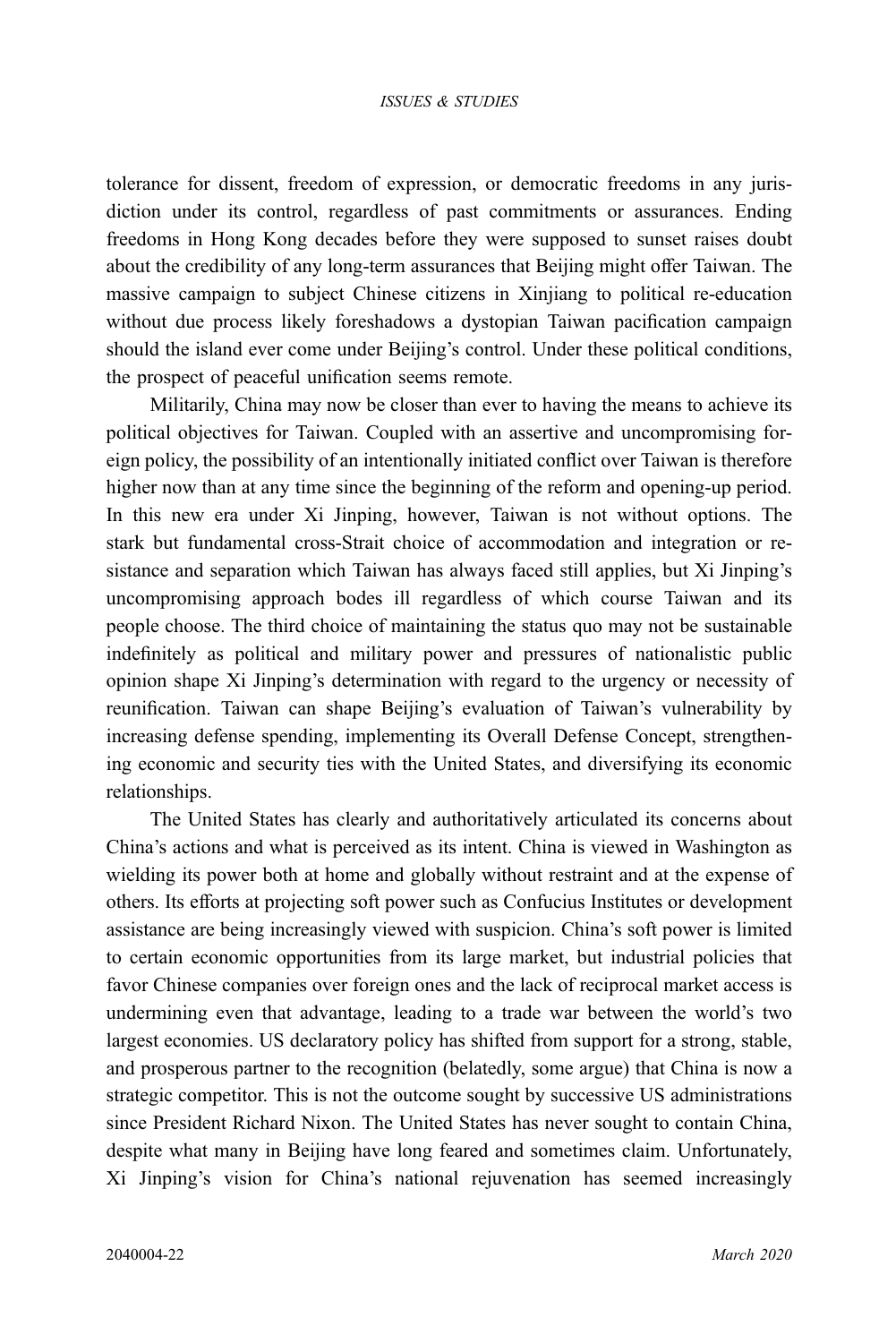<span id="page-22-0"></span>incompatible with liberal internationalism, which President Trump is also content to abandon in the midst of rivalry with China. While Taiwan is at risk of having its interests subordinated in this great power rivalry, this is by no means inevitable. Through the strengthening of bilateral relations based on mutual interests, smart defense planning, and the opening and diversification of its economy, Taiwan will be able to survive and thrive in an increasingly complex and dangerous Indo-Asia-Pacific.

# **References**

- 2004 Niandu shizheng cidian: Renquan ruxian dangnei minzhu fuguo qiangbing [2004 年度時政詞典: 人權入憲黨內民主富國強兵, 2004 Political Affairs Dictionary: Human rights in the Constitution, intra-Party democracy, prosperous nation and powerful military]. (2004, December 27). Liaowang Oriental Weekly. Retrieved from http:// news.163.com/41227/2/18JVM3L60001124T.html
- Bush, R. (2019, January 7). 8 key things to notice from Xi Jinping's New Year speech on Taiwan. Retrieved from Brookings website: https://www.brookings.edu/blog/order-fromchaos/2019/01/07/8-key-things-to-notice-from-xi-jinpings-new-year-speech-on-taiwan/
- Chan, M. (2017, March 13). As overseas ambitions expand, China plans 400 per cent increase to marine corps numbers, sources say. South China Morning Post. Retrieved from https:// www.scmp.com/news/china/diplomacy-defence/article/2078245/overseas-ambitionsexpand-china-plans-400pc-increase
- Fanell, J. (2018). China's global naval strategy and expanding force structure: Pathway to hegemony. Testimony before the House Permanent Select Committee on Intelligence. Retrieved from https://republicans-intelligence.house.gov/uploadedfiles/james\_e.\_fanell hpsci testimony - final - 17may18.pdf
- Gao, P. [高攀], & Yan, L. [顏亮]. (2018, October 31). Interview: China's economic reforms provide valuable lessons for developing countries: World Bank chief. Xinhua. Retrieved from http://www.xinhuanet.com/english/2018-10/31/c\_137572368.htm
- Glaser, C. (2015). A U.S.-China grand bargain? The hard choice between military competition and accommodation. *International Security*, 39(4), 49-90. doi: 10.1162/ISEC a 00199
- Hofman, B. (2018). Reflections on forty years of China's reforms. Retrieved from World Bank Blogs website: http://blogs.worldbank.org/eastasiapacific/reflections-on-forty-years-ofchina-reforms
- Mulvenon, J. (1999). Soldiers of fortune: The rise and fall of the Chinese military-business complex, 1978–1998. New York, NY: Routledge.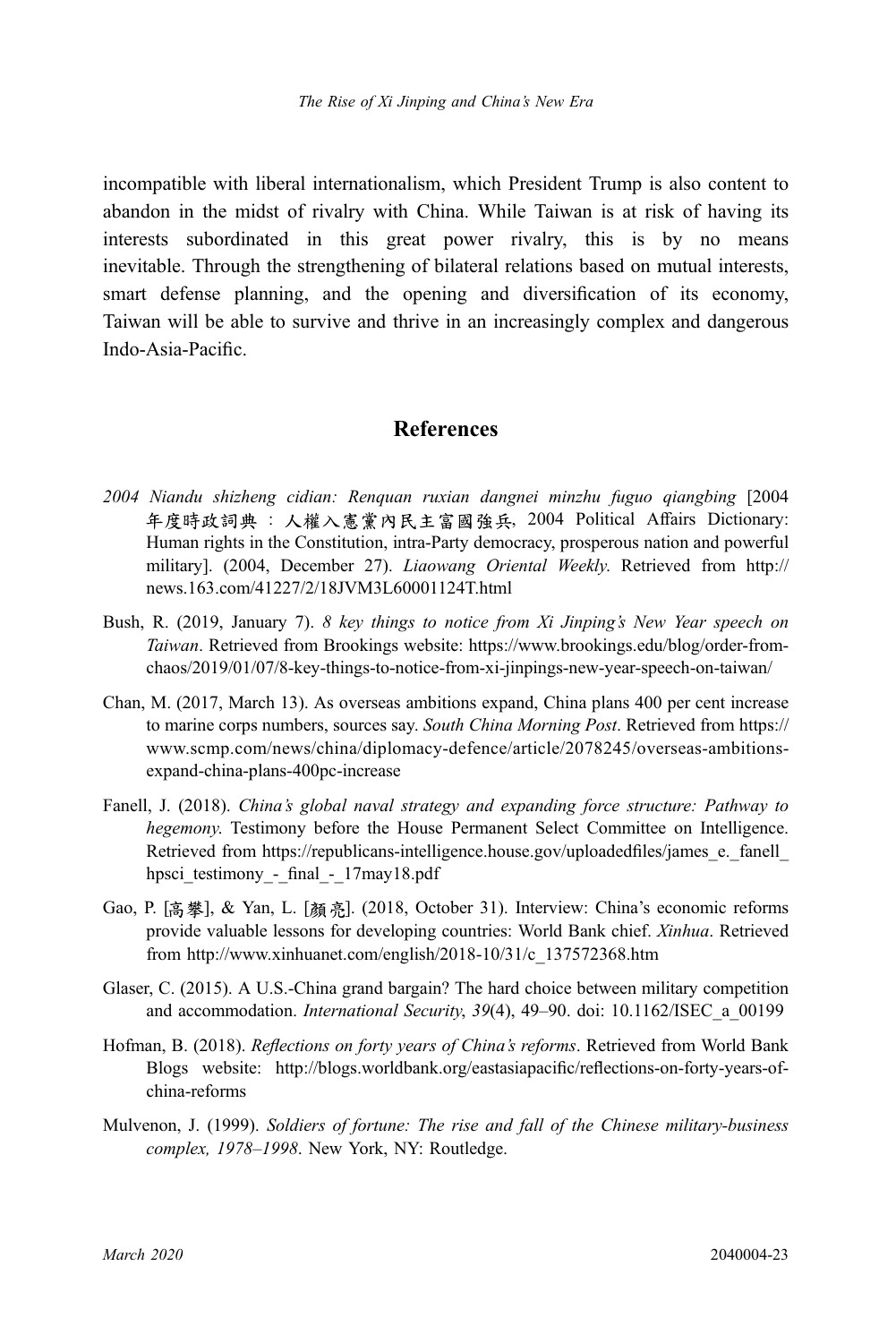- <span id="page-23-0"></span>Ng, T. (2013, October 6). Xi Jinping says efforts must be made to close the China-Taiwan political divide. South China Morning Post. Retrieved from www.scmp.com/news/china/ article/1325761/xi-jinping-says-political-solution-taiwan-cant-wait-forever
- Taiwan Ministry of National Defense. (2017). Taiwan national defense report. Retrieved from www.us-taiwan.org/2017\_december\_taiwan\_national\_defense\_report.pdf
- The Central Intelligence Agency (CIA). (2018). World fact book. Retrieved from https://www. cia.gov/library/publications/the-world-factbook/geos/ch.html
- Thompson, D. (2018). Hope on the horizon: Taiwan's radical new defense concept. Retrieved from War on the Rocks website: https://warontherocks.com/2018/10/hope-onthe-horizon-taiwans-radical-new-defense-concept/
- Tsai, I. (2018). President Tsai interviewed by AFP. Retrieved from: https://english.president. gov.tw/NEWS/5436
- United Nations Development Programme (UNDP). (2018). China profile. Retrieved from: http://hdr.undp.org/en/countries/profiles/CHN
- U.S. Department of Defense. (2014). Annual report to Congress Military and security developments involving the People's Republic of China 2014. Retrieved from: https:// archive.defense.gov/pubs/2014\_DoD\_China\_Report.pdf
- U.S. Department of Defense. (2018a). Annual report to Congress Military and security developments involving the People's Republic of China 2018. Retrieved from https:// media.defense.gov/2018/Aug/16/2001955282/-1/-1/1/2018-CHINA-MILITARY-POWER-REPORT.PDF
- U.S. Department of Defense. (2018b). Summary of the national defense strategy of the United States of America. Retrieved from: https://dod.defense.gov/Portals/1/Documents/pubs/ 2018-National-Defense-Strategy-Summary.pdf
- White House. (2017). National security strategy of the United States of America. Retrieved from https://www.whitehouse.gov/wp-content/uploads/2017/12/NSS-Final-12-18-2017- 0905.pdf
- World Bank. (2019). China data page. Retrieved from: https://data.worldbank.org/indicator/ NY.GDP.MKTP.CD?locations=CN
- Xi, J. (2013, October 25). Let the sense of community of common destiny take deep root in neighbouring countries. Retrieved from PRC Foreign Ministry website: https://www. fmprc.gov.cn/mfa\_eng/wjb\_663304/wjbz\_663308/activities\_663312/t1093870.shtml
- Xi, J. (2017). Full text of Xi Jinping's report at 19th CPC National Congress. Delivered October 18, 2017. Retrieved from: http://www.xinhuanet.com/english/special/2017-11/ 03/c\_136725942.htm
- Xi Jinping zaizhoubian waijiao gongzuo zuotanhuishang fabiao zhongyao jianghua [習近平在周邊外交工作座談會上發表重要講話, Xi Jinping delivers important